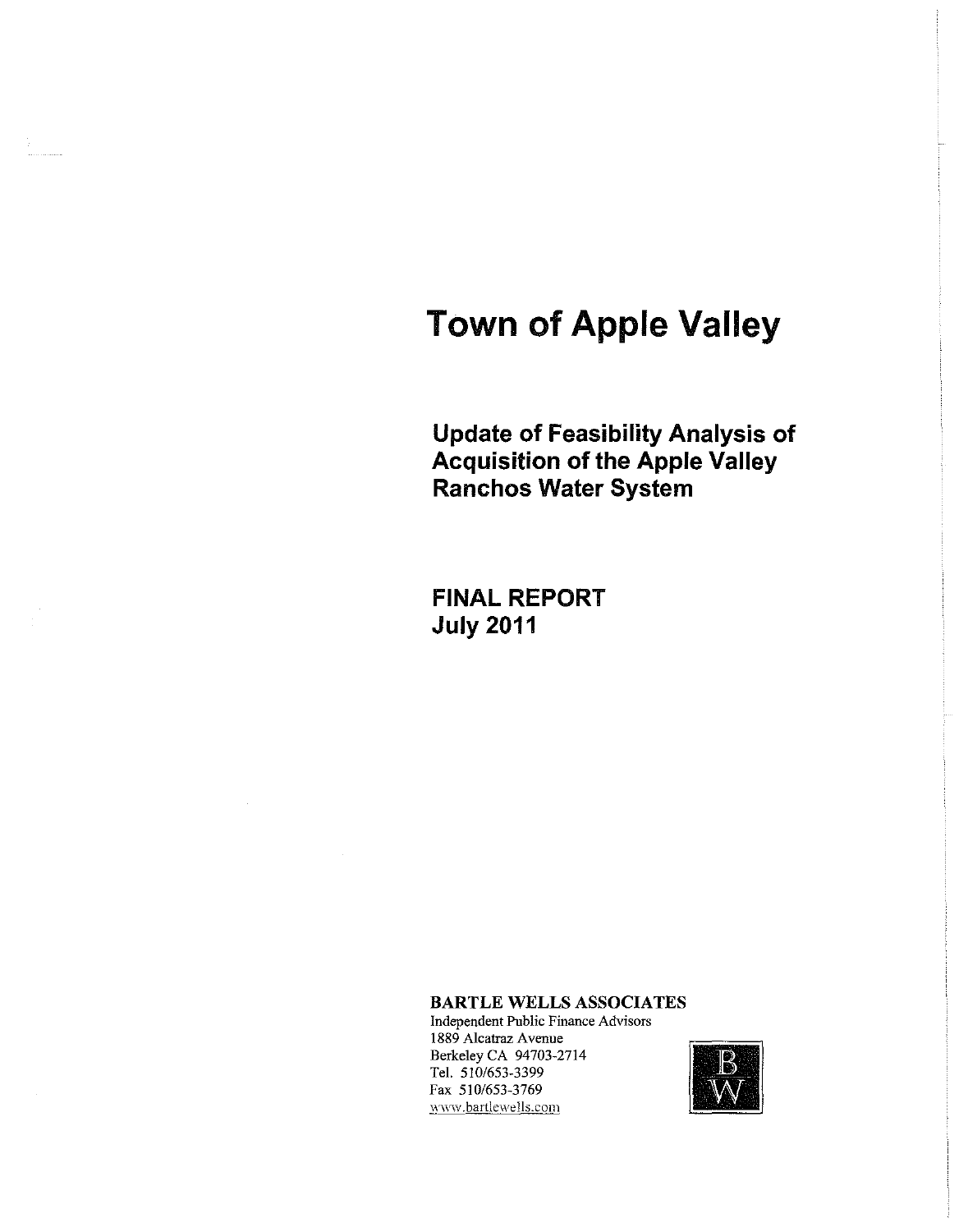$\frac{1}{2}$ 

 $\frac{L}{4}$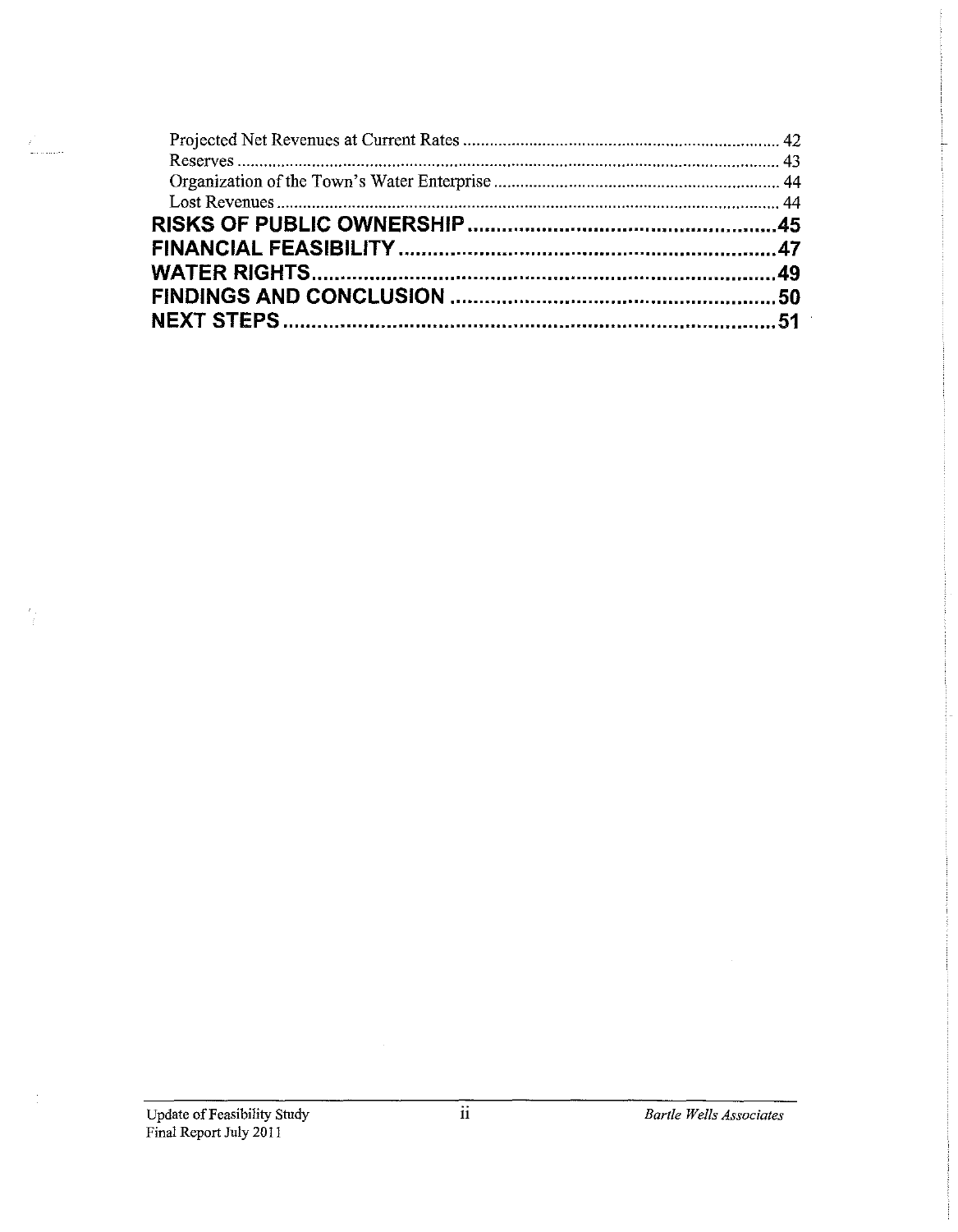Added to the estimates of the various purchase prices are estimates of transaction costs for attorneys, appraisers, financial consultants, and consulting engineers. Total transaction costs are estimated to be \$1.9 million if the purchases are negotiated, but if condemnation is required, the transaction costs are increased to \$4.25 million. Total acquisition costs equal the estimated purchase prices plus the higher estimated transaction costs. Total acquisition costs could range from \$52.2 million to \$125.7 million.

# **Financing Alternatives**

Four financing alternatives are examined: general obligation bonds, Mello-Roos (special tax) bonds, assessment bonds, and revenue-supported borrowing such as certificates of participation. Each financing method has its own costs and merits and complexities.

General obligation (GO) bonds are debt instruments secured by the full faith and credit of the borrower. The GO bond would be repaid through taxes levied at an equal percentage on all assessed property value within the Town of Apple Valley. GO bonds require approval by 2/3 of registered voters through a ballot measure. Of the financing options evaluated in this analysis, GO bonds are the lowest cost and are the easiest to administer. If a GO bond is used to finance the acquisition of A VR, the property tax rate is estimated to increase from \$87 to \$209 per \$100,000 of assessed value.

Mello-Roos or "special tax" bonds may also be used for acquisition of facilities. Under a Mello-Roos, the Town could form a Community Facilities District (CFD), and once formed, the District can issue bonds upon 2/3 approval of registered voters within the District. Importantly, a CFD need not be co-terminus with the boundaries of the municipality forming the District. Instead, the Town could design the CFD boundary to be co-terminus with the boundary of the service area of the utility. Those within the CFD would be charged the tax based on a special formula of the CFD's design. BWA assumes that the tax formula would be based on customer equivalent meters and the special tax is estimated to range from \$138 to \$329 per year.

Assessment bonds are similar to the Mello Roos in that the Town can develop an assessment district that is co-terminus with the boundaries of the service area of the utility. Property owners within the district are charged the assessment based on the defined special benefits that they receive from the project. After the size of the assessment is determined, the assessment must be approved by a majority vote.

Certificates of Participation (COPs) would allow the Town to enter into a tax-exempt lease financing arrangement in lieu of issuing bonds. In the context of this proposed financing, a non-profit corporation or joint powers authority (like the Apple Valley Public Financing Authority) would purchase the utility and then subsequently lease or sell it on the basis of an installment sale to the Town of Apple Valley. The use of COPs would offer Apple Valley the ability to finance this acquisition with revenues generated solely from the customers receiving service from the publicly owned water utility. There would be no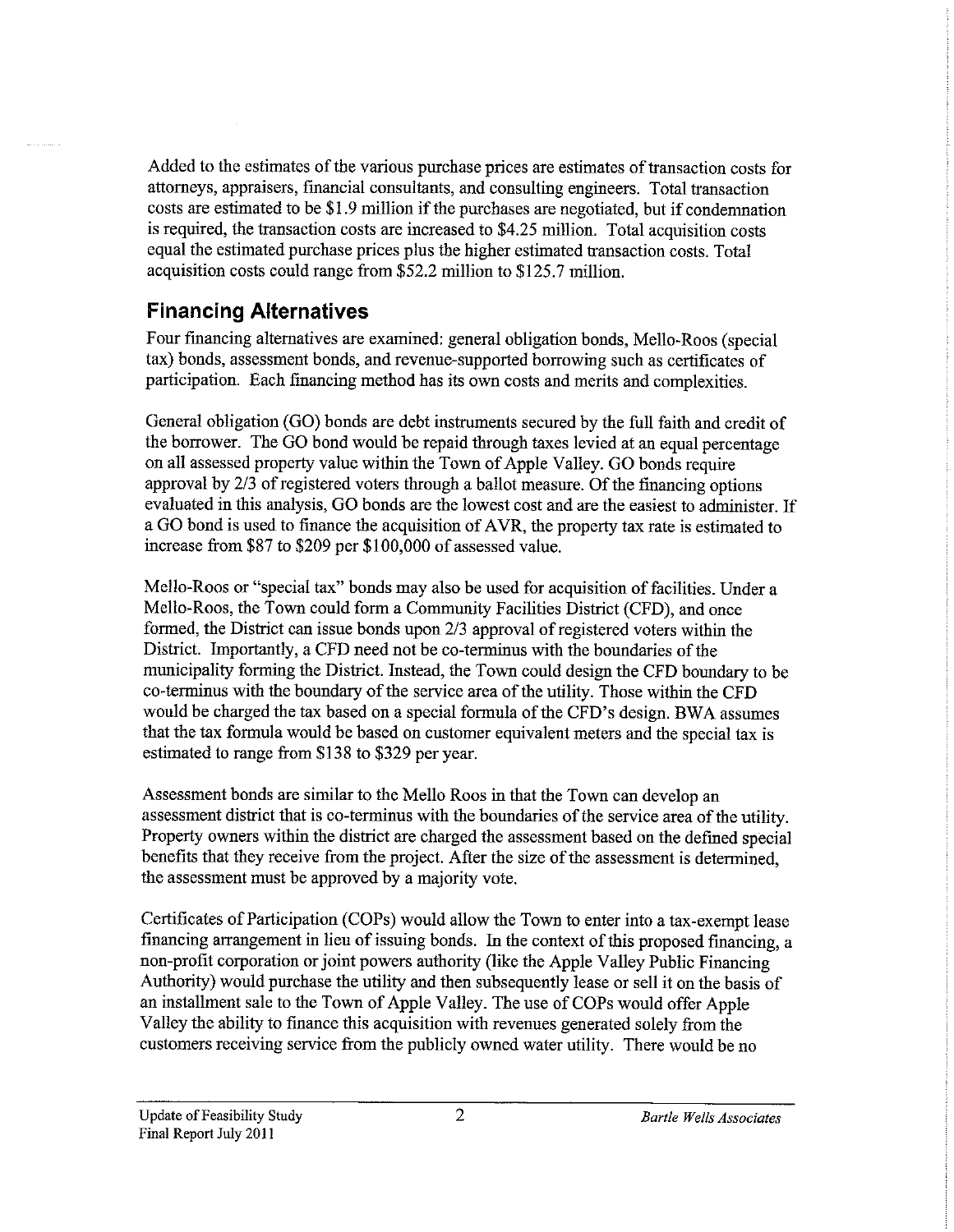BWA estimates the first year's operating costs, which includes operation and maintenance of the water facilities, administrative and general expenses, and an allocation of Town overhead, to be approximately \$13.5 million. Also included in this cost is an estimated \$2 million in annual cost for replacement of water mains.

Net operating revenues are simply operating revenues less operating costs. BW A estimates net revenues for the first year of public ownership would be approximately \$6 million.

Revenues to local governments would be reduced under public ownership. The private water company pays property taxes and franchise fees; a public enterprise does not. BW A estimates that property taxes would be reduced by \$425,000 and franchise fees by \$192,000 due to public ownership.

Moreover, there are risks of public ownership, serious responsibilities, and uncertainties confronting the Town. The Town would be starting a new enterprise and identified issues include:

- GSWC and AVR service boundaries do not exactly coincide with the Town's boundaries and the two systems are not interconnected,
- adequacy of future water supply is uncertain,
- there could be bill delinquencies,
- advances of \$31.1 million would need to be repaid,
- higher O&M costs could occur in the future,
- future capital improvements and replacements are necessary,
- higher water quality standards may occur,
- and, most importantly, the purchase prices are unknown.

Finally, while it is assumed for the purposes of this analysis, that water rights would transfer to the Town after acquiring the utilities, there is uncertainty as to the future costs of these water supplies.

#### **Financial Feasibility**

BW A evaluated the economic attractiveness of the water system acquisition by looking at payback and net present value analyses. BW A assumes net operating revenues ( operating revenues less operating expenses) to be \$6 million under public ownership. At the high acquisition cost estimate of\$125.7 million, it would take 21 years to pay back the acquisition cost. However, at the low acquisition estimate of \$52.2 million, it would take 9 years to pay back this acquisition  $cost - a$  more reasonable payback period.

Assuming a discount rate of 5 .25%, the present value of net operating revenues over the 25 year life of the system is \$82.7 million. The present value of net operating revenue is less than the high acquisition cost, but greater than 1.5 times the low cost estimate.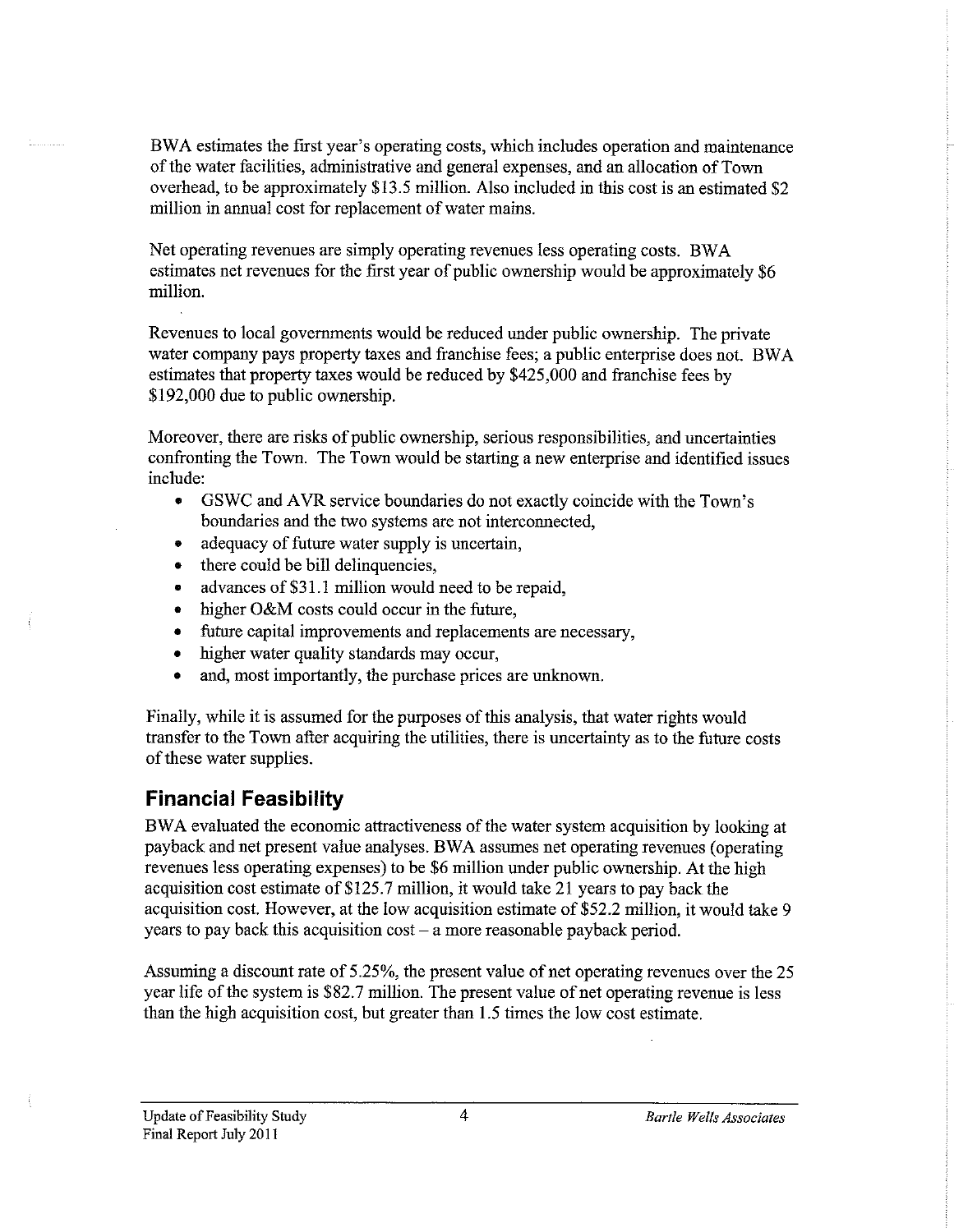# **INTRODUCTION**

The Town of Apple Valley (the Town) is considering the acquisition of two privately owned water companies, Apple Valley Ranchos Water Company (AVR) and the Apple Valley Customer Service Area (CSA) of the Mountain-Desert District of the Golden State Water Company (GSWC). This report provides a feasibility analysis of the acquisition of A VR. The acquisition of GSWC Apple Valley CSA is analyzed in separate feasibility analysis.

Bartle Wells Associates (BWA) developed an initial feasibility analysis of this acquisition in 2005, and presented that analysis to the Town Council in April 2006. In January of 2010 a draft update to the feasibility study was provided to the Town staff. There has been no official action taken on the acquisition since that time.

The Town has requested that BWA update its feasibility analysis, which is the subject of this report.

# **Town of Apple Valley**

The Town is a general law municipal corporation, incorporated in November 1988. The Town operates under a Council-Manager form of government and currently provides the following services: public safety (police protection), streets, planning and zoning, waste management, and general administrative services. The Town has a public works department and owns and operates a sewer enterprise. The Town provides sewer services to the general public and collects user charges to recover the costs of the sewer services.

The Town does not currently own or operate a water system. The Apple Valley Water District was merged with the Town in 1989. In 1993 the District was dissolved and a special enterprise fund was created. In 1998 the water facilities were sold to the Apple Valley Ranchos Water Company involving an exchange of the Jess Ranch wastewater system which was sold to the Town in 1999.

Apple Valley Public Financing Authority was established to provide financing to the Town for specified capital improvement projects. The governing board of the financing authority is composed of the same members that serve as Town Council members.

# **Purpose of Feasibility Study**

The study presents an updated financial analysis of the acquisition by the Town of the Apple Valley Ranchos water system. It re-evaluates the feasibility of the acquisition using updated financial information from the utility and the General Rate Case Application 11- 01-001, filed with the California Public Utilities Commission in January 2011. The focus of the study is to examine the potential financial impact of the acquisition on the Town's taxpayers and water ratepayers.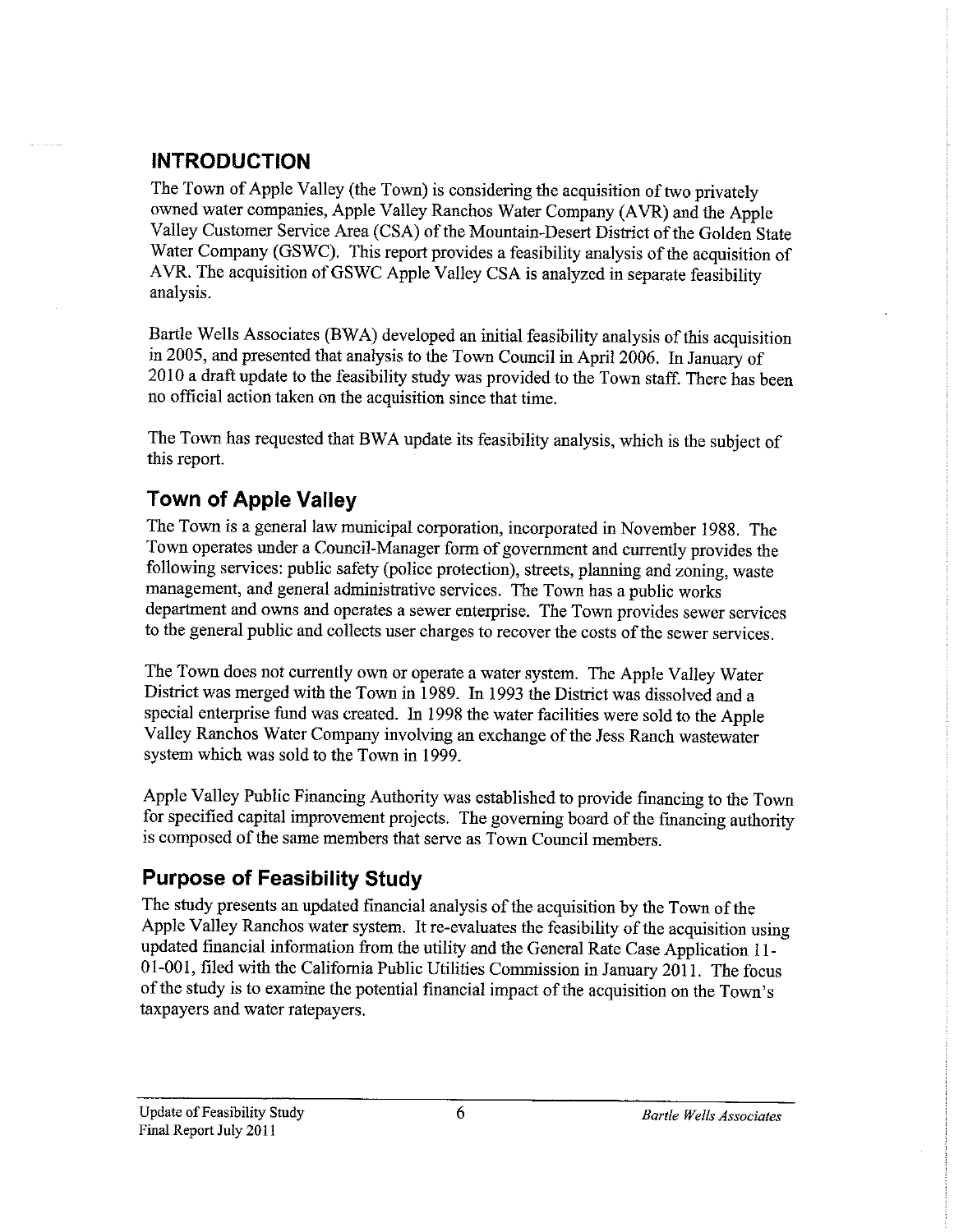### **PRIVATELY-OWNED WATER UTILITY**

The Town of Apple Valley is served by two privately-owned water utilities within its incorporated boundaries: Apple Valley Ranchos Water Company (A VR) and Golden State Water Company Apple Valley Customer Service Area (Apple Valley CSA). The following section provides information on the AVR operations.

#### **Ownership**

Incorporated as a public utility in 1946, A VR is currently a wholly-owned subsidiary of Park Water Company (Park). Park Water Company is headquartered in Downey, California and owns and operates utilities in California and Montana. Currently, Park provides engineering, financial, regulatory, and other management services to all of its subsidiaries from its main office in Downey.

### **Regulation**

As a private utility providing water service in California, A VR is regulated by the rules of the California Public Utilities Commission. Every three years, A VR applies to the CPUC for revenue increases through a General Rate Case (GRC) proceeding. The last GRC was in 2009 and the current GRC is for Test Year 2012. In the application for the GRC Test Year 2012, AYR has requested a 20% increase in revenues.

Throughout the GRC proceeding, the Town and other parties have the right to request intervenor status in the case and to submit testimony before the CPUC Administrative Law Judge in order to protest the revenue increase. A VR has the opportunity to settle the case with the parties, or if settlement cannot be reached, parties can present legal briefs before the judge. The Administrative Law Judge can then determine the merits of the GRC application and the testimony of the parties and make a ruling on the revenue increase. For the GRC Test Year 2012, intervenor testimony is due in May, evidentiary hearings are to be conducted in June, and briefs will be filed in July and August 2011.

#### **Operation**

A VR maintains a small office in Apple Valley where company administrative, customer service, and accounting functions are based. According to its "Revenue Requirements" report for Test Year 2012, AYR requested authorization for 48 regular full-time employees and two temporary employees for a total of 50 in the Apple Valley office (main office staff providing support to AVR are not included in this number).

# **Water Supply and Consumption**

AVR produces domestic water from 24 different wells, with a total combined well capacity of 41.9 million gallons per day. The company produced 14,758 acre feet of water in 2009 for domestic use and sold 13,503 acre feet to metered customers. System-wide unaccounted for water is projected at 9%.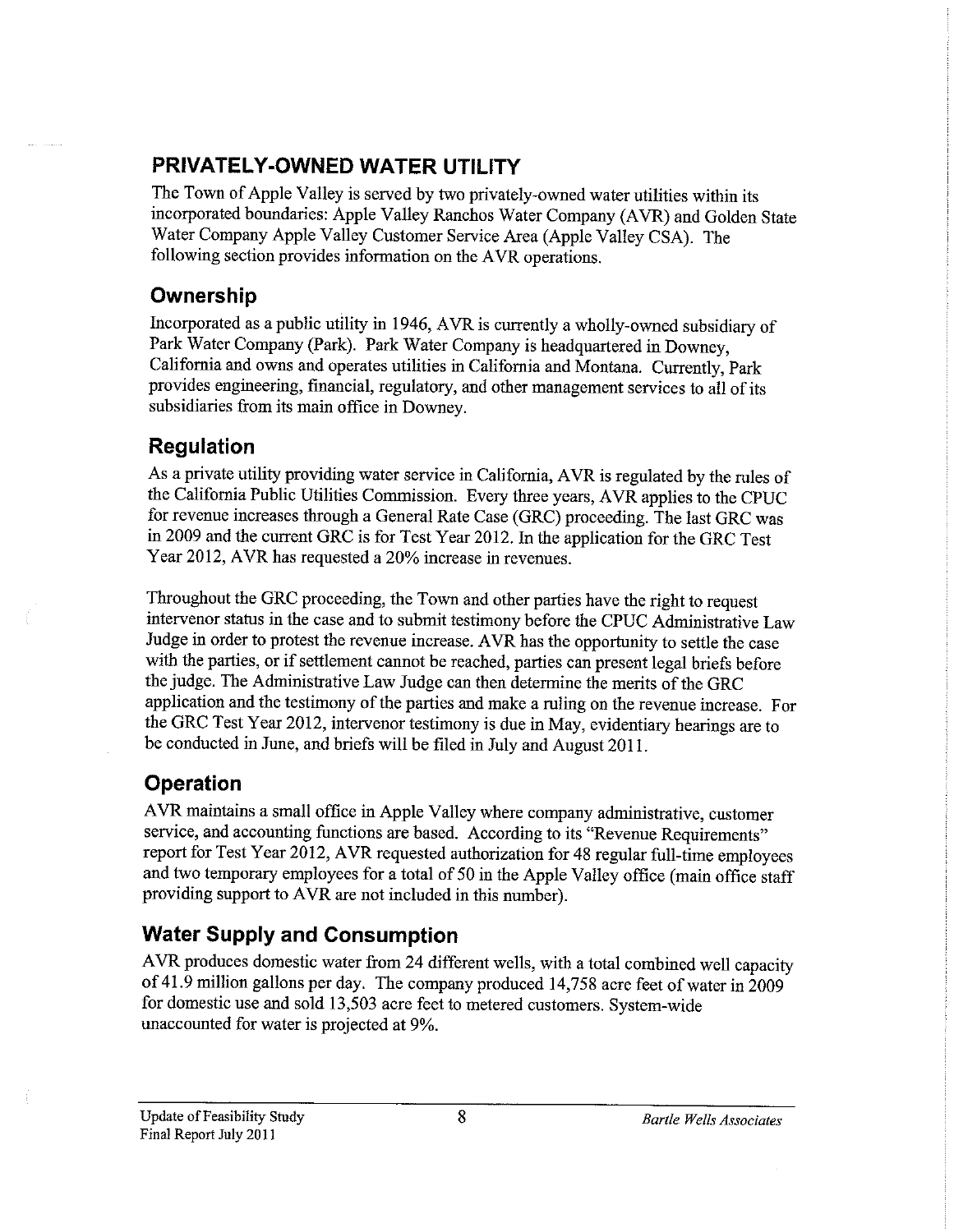#### **Table 1 2011 Update of Potential Water System Acquisition of AVR AVR Current Rate Schedule - Residential**

| Schedule 1 - General Metered Service - Residential                                                                                |                                                                                         |
|-----------------------------------------------------------------------------------------------------------------------------------|-----------------------------------------------------------------------------------------|
| <b>Quantity Rates (1)</b><br>Tier 1: 0 - 14 hundred cubic feet (ccf)<br>Tier 2: 15 - 29 ccf<br>Tier 3: Over 29 ccf                | \$2.157<br>2.277<br>2.397                                                               |
| <b>Service Charge</b><br>Meter Size<br>$5/8" \times 3/4"$<br>3/4"<br>1 <sup>n</sup><br>11/2"<br>2"<br>3"<br>4"<br>6"<br>8"<br>10" | 20.75<br>31.13<br>51.88<br>103.75<br>166.00<br>311.25<br>518.75<br>1,037.50<br>1,660.00 |
|                                                                                                                                   | 3,008.75                                                                                |

Source: Cal. P.U.C. Sheet 616-W

 $\mathcal{L}_{\mathcal{A}}$ 

(1) The quantity rates shown include an offset increase of \$0.095 per ccf to account for increases in leased water rights

 $\rightarrow$  (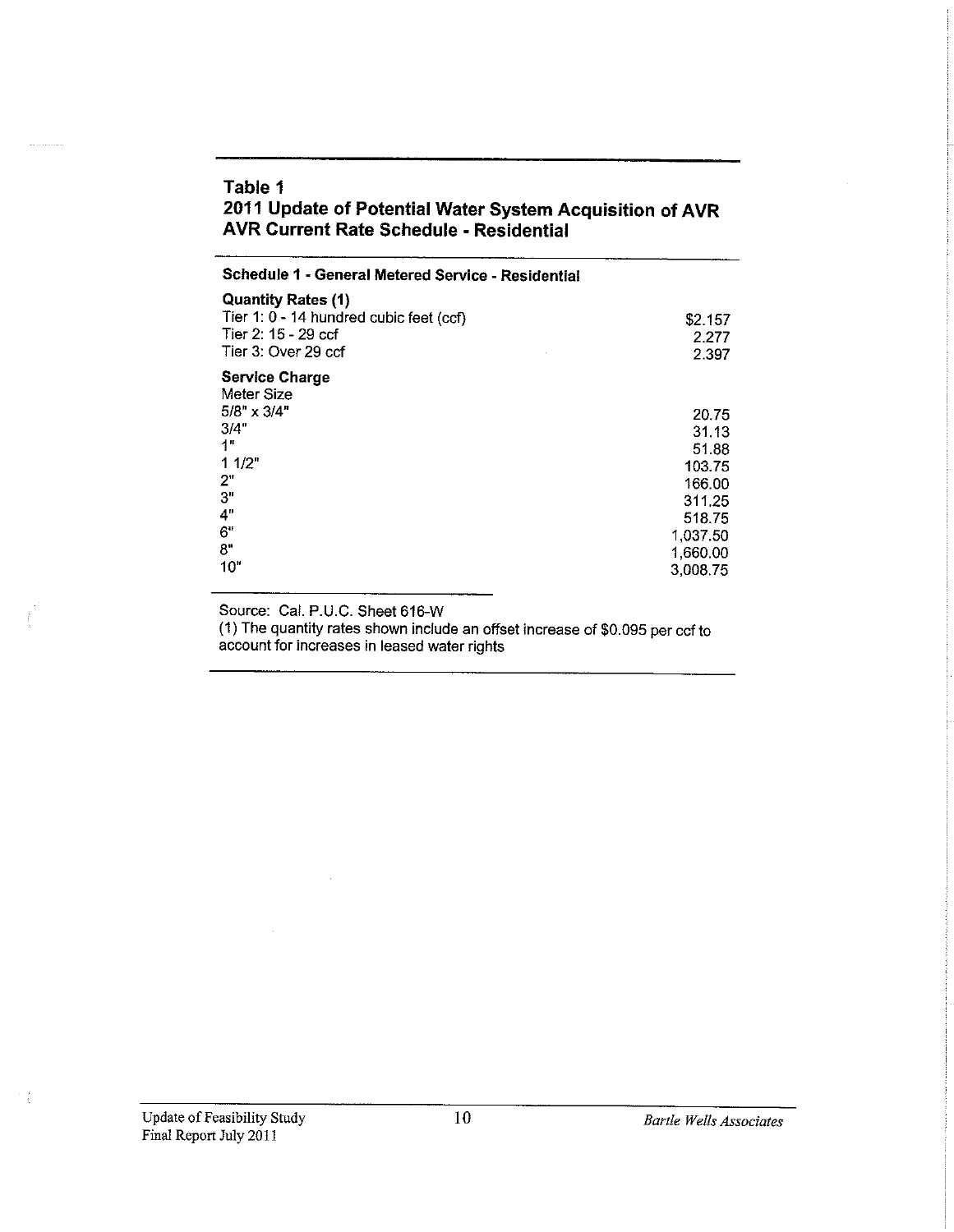#### **Table 3 2011 Update of Potential Water System Acquisition of AVR Current and Proposed Monthly Water Rates • Residential**

| Schedule 1 - General Metered Service - Residential                                                                   |                                                   |                                                                                                       |                                                       |                                                                                                       |                                                                                                  |
|----------------------------------------------------------------------------------------------------------------------|---------------------------------------------------|-------------------------------------------------------------------------------------------------------|-------------------------------------------------------|-------------------------------------------------------------------------------------------------------|--------------------------------------------------------------------------------------------------|
| <b>Quantity Rates</b><br>Tier 1<br>Tier 2<br>Tier 3                                                                  | Current<br>0 - 14 ccf<br>14 - 29 ccf<br>$>29$ ccf | Current<br>\$2.157<br>2.277<br>2.397                                                                  | Proposed<br>$0 - 13$ ccf<br>13 - 26 ccf<br>$>$ 26 ccf | Proposed<br>\$2.538<br>2.855<br>3.172                                                                 | % Increase<br>17.66%<br>25.38%<br>32.33%                                                         |
| <b>Service Charge</b><br>Meter Size<br>$5/8" \times 3/4"$<br>3/4"<br>1"<br>11/2<br>2"<br>3"<br>4"<br>6"<br>8"<br>10" |                                                   | \$20.75<br>31.13<br>51.88<br>103.75<br>166.00<br>311.25<br>518.75<br>1,037.50<br>1,660.00<br>3,008.75 |                                                       | \$22.94<br>34.41<br>57.35<br>114.70<br>183.52<br>344.10<br>573.50<br>1,147.00<br>1,835.00<br>3,326.30 | 10.55%<br>10.54%<br>10.54%<br>10.55%<br>10.55%<br>10.55%<br>10.55%<br>10.55%<br>10.54%<br>10.55% |

#### **Table 4**

**2011 Update of Potential Water System Acquisition of AVR Current and Proposed Monthly Water Rates • Non-residential** 

| Schedule 3 - General Metered Service - Non-residential |                    |                     |                      |  |
|--------------------------------------------------------|--------------------|---------------------|----------------------|--|
| <b>Quantity Rates</b><br>All water delivered           | Current<br>\$2.257 | Proposed<br>\$2.810 | % Increase<br>24.50% |  |
| <b>Service Charge</b><br>Meter Size                    |                    |                     |                      |  |
| $5/8" \times 3/4"$                                     | \$20.75            | \$22.94             | 10.55%               |  |
| 3/4"                                                   | 31.13              | 34.41               | 10.54%               |  |
| 1"                                                     | 51.88              | 57 35               | 10.54%               |  |
| 1 1/2"                                                 | 103.75             | 114.70              | 10.55%               |  |
| 2"                                                     | 166.00             | 183.52              | 10.55%               |  |
| 3"                                                     | 311.25             | 344.10              | 10.55%               |  |
| 4"                                                     | 518.75             | 573.50              | 10.55%               |  |
| 6"                                                     | 1.037.50           | 1,147.00            | 10.55%               |  |
| 8"                                                     | 1,660.00           | 1,835.00            | 10.54%               |  |
| 10"                                                    | 3,008.75           | 3,326.30            | 10.55%               |  |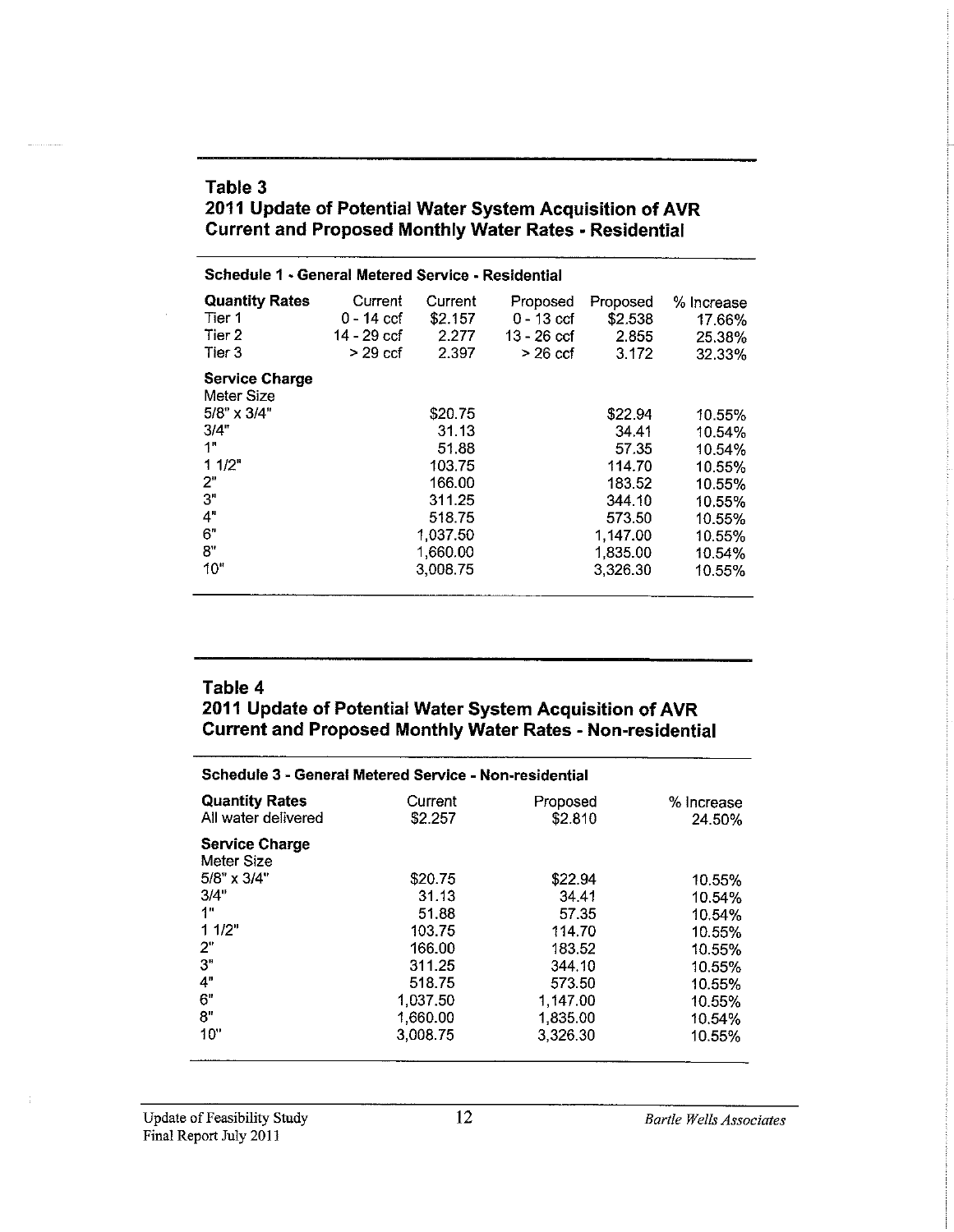| 2011 Update of Potential Water System Acquisition of AVR<br>Apple Valley Ranchos Water Company - Projected Customers 2012 |               |  |
|---------------------------------------------------------------------------------------------------------------------------|---------------|--|
| <b>Customers By Class (1)</b><br>Residential                                                                              | 17.742        |  |
| Ruginace                                                                                                                  | $\lambda$ 000 |  |

|                                                            | 17.74Z         |
|------------------------------------------------------------|----------------|
| <b>Business</b>                                            | 1,320          |
| Industrial                                                 | 2              |
| Public authority                                           | 42             |
| Private fire service                                       | 189            |
| Irrigation - Public Authority                              | 5              |
| Irrigation - Pressure                                      | 189            |
| Irrigation - Gravity                                       |                |
| <b>Temporary Construction</b>                              | $\overline{8}$ |
| Total                                                      | 19,498         |
|                                                            |                |
| <b>Connections By Meter Size (1)</b><br>$5/8" \times 3/4"$ |                |
|                                                            | 17,300         |
| 3/4"<br>1"                                                 | 253            |
|                                                            | 1,324          |
| 11/2"                                                      | 171            |
| 2"                                                         | 210            |
| 3"                                                         | 32             |
| 4"                                                         | 58             |
| 6"                                                         | 106            |
| 8"                                                         | 36             |
| 10" and 12"                                                | $\overline{a}$ |
| Total                                                      | 19,499         |
|                                                            |                |

(1) Revenue Requirements Report Workpapers Volume 1 of 2, 2-2

# **Revenues and Expenses**

**Table 5** 

Table 6 presents historical operating revenues and expenses for 2005 through 2010, based on CPUC Annual Reports and recent unaudited data. For 2010, AVR estimates operating revenues of\$18.0 million, about 91 percent of which was from metered water sales (including fixed monthly meter charges). Total reported operating expenses, including main office expenses, depreciation, and taxes, are projected at \$15.6 million. Net income is estimated to be \$2.4 million. Non-operating revenues include \$500,000 from the regulatory balancing account for a total net income of \$3 .0 million.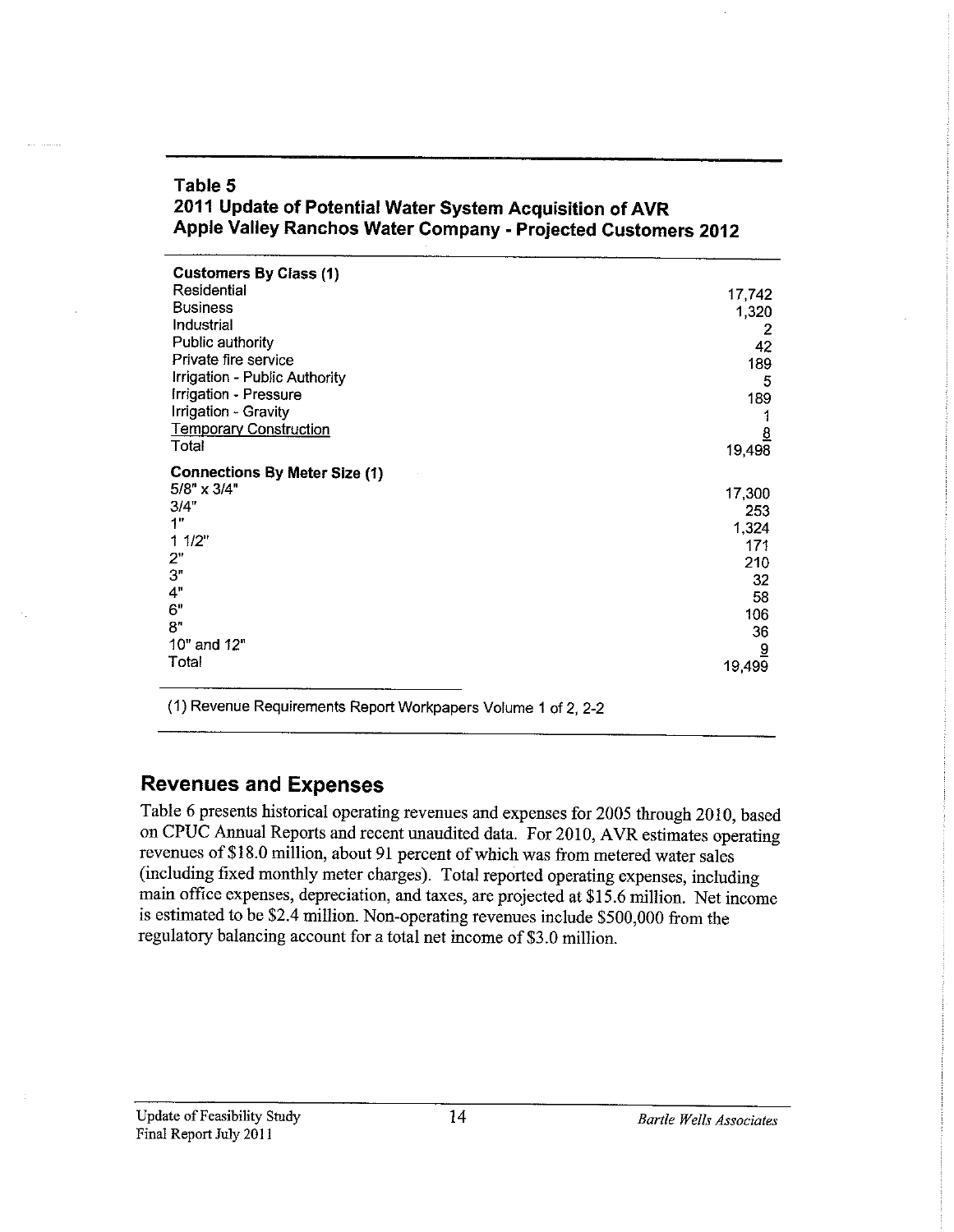#### **Capital Improvements**

AVR has carried out an aggressive water main replacement program for a number of years which has reduced the number of reported leaks from 3,000 in 1996 to around 600 today. AVR expects to continue to fund main replacements over the next three years, at a total cost of \$4,336,000 over the three years included in the Test Year 2012 Revenue Requirements.

AVR is proposing a range of other capital improvements to its system, including adding pressure reducing stations, corrosion control for storage tanks, replacing aging water connections, installing new automated read meters, various equipment replacements, well site improvements, and office space expansion.

In total, including main replacement, AYR proposes to complete approximately \$13.1 million in plant additions over the three years included in the Test Year 2012 Revenue Requirements. Table 7 details these improvements.

#### **Table 7**

**2011 Update of Potential Water System Acquisition of AVR Apple Valley Ranchos Water Company - Company-Funded Capital Improvements** 

|                                     | From General Rate Case (TY2012) |             |             |  |
|-------------------------------------|---------------------------------|-------------|-------------|--|
|                                     | 2011<br>2012                    |             |             |  |
|                                     |                                 |             | 2013        |  |
| Supply, Treatment, and Pumping      |                                 |             |             |  |
| Site Improvement                    | \$740,000                       | \$300,000   | \$200,000   |  |
| Pumping                             | 300,000                         | 310,000     | 321,000     |  |
| Treatment                           | 80,000                          | 100,000     | 80,000      |  |
| Remote Monitoring                   | 324.000                         | 189.000     | 148,000     |  |
| <b>General Plant</b>                |                                 |             |             |  |
| Vehicles/equipment                  | 332,000                         | 731.000     | 706,000     |  |
| Transmission, Storage, Distribution |                                 |             |             |  |
| Reservoirs and Tanks                | 120,000                         | 15,000      | 0           |  |
| Transmission and Distribution       |                                 |             |             |  |
| Replacement                         | 1.907.000                       | 2.207.000   | 2.584.000   |  |
| <b>Meters</b>                       | 449,000                         | 499,000     | 465,000     |  |
| Total                               | \$4,252,000                     | \$4,351,000 |             |  |
|                                     |                                 |             | \$4,504,000 |  |

Source: Apple Valley Ranchos Water Company General Rate Case Test Year 2012, Revenue Requirements Report Workpapers Volume 2 of 2, pages 6 - 13 through 6 - 29.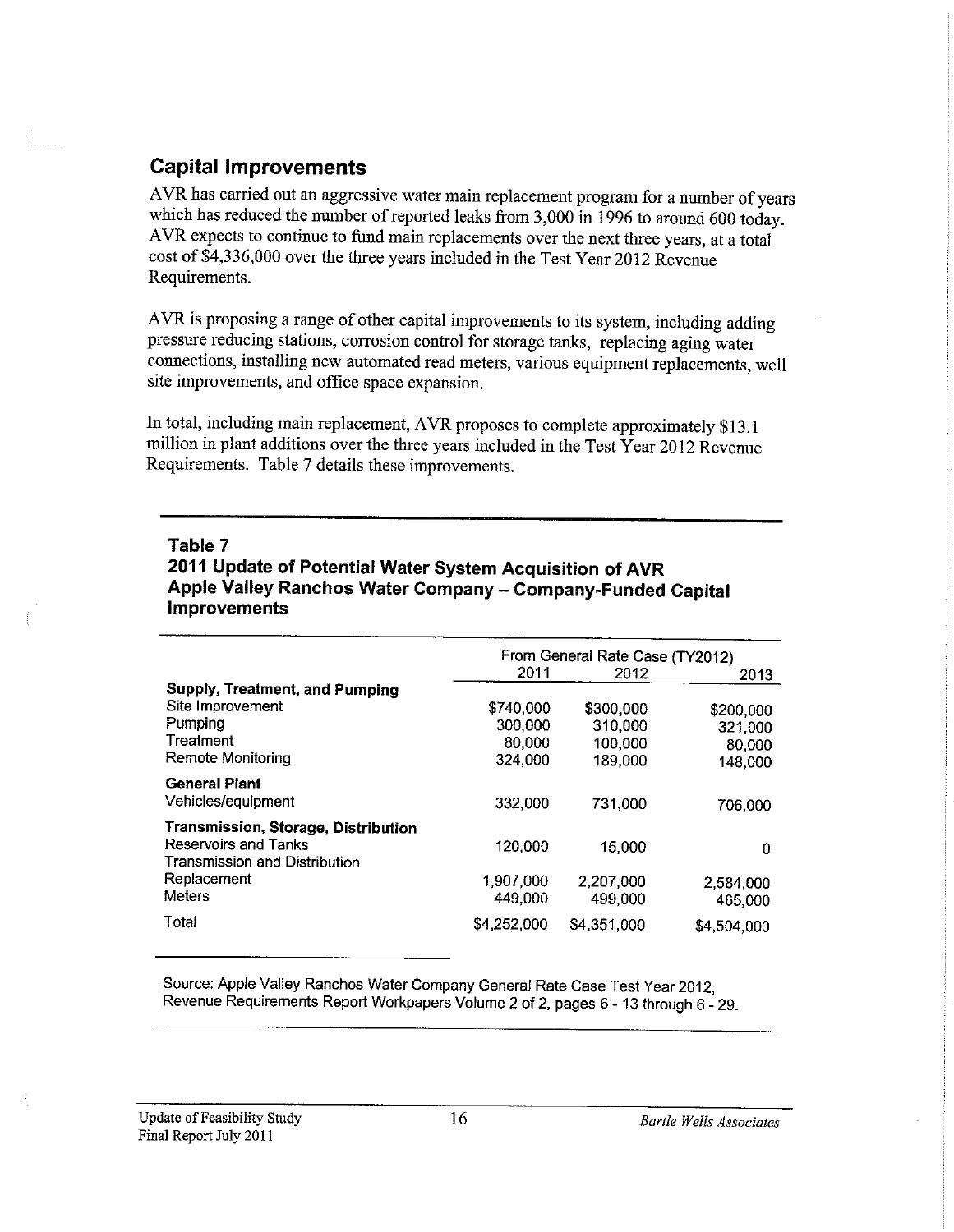Agreement, Western Water Holdings will acquire I 00% of the outstanding capital stock of Park Water. Western Water Holdings will pay cash for the shares of capital stock.

Park Water is a California corporation owned and controlled by the Wheeler family. Park Water is a Class A water utility, subject to CPUC regulation. Park Water operates a public utility system in the southeastern portion of Los Angeles County (the Central Basin Division) serving 27,158 active customers as of December 31, 2010, including three separate service areas of Compton/Willowbrook, Lynwood/Rancho Dominguez, and Bellflower/Norwalk. Park Water also operates as a parent company, holding 100% of the outstanding capital stock of two water utilities: Apple Valley Ranchos, also a Class A water utility regulated by the CPUC, which provides water service to approximately 19,500 customers in the Town of Apple Valley, and Mountain Water Company, a Montana corporation that provides water service to approximately 22,300 customers in Missoula, Montana, subject to the jurisdiction of the Montana Public Service Commission.

As BWA understands the Merger transaction, each Park Water shareholder will receive \$4,177.65 for each share of Park Water common stock.<sup>3</sup> The Merger Agreement, which is attached to the CPUC application, indicates the total amount paid to the shareholders to be \$102 million.

If the total share payment of \$102 million is split between the water companies that Park Water owns the capital stock proportional to the number of water customers, the payment for Apple Valley Ranchos capital stock would be about \$48 million, see Table 8.

#### **Table 8 2011 Update of Potential Water System Acquisition of AVR Estimated Stock Price**

| Park Water Stock Price                                                  | \$102,000,000                                              |                                      |                                                                         |
|-------------------------------------------------------------------------|------------------------------------------------------------|--------------------------------------|-------------------------------------------------------------------------|
| <u>Utility</u><br>Mountain Water Company<br><b>Apple Valley Ranchos</b> | <b>Number of Connections</b><br>22,300<br>19,500<br>41.800 | Percent<br>53%<br><u>47%</u><br>100% | <b>Allocated Stock Price</b><br>54,060,000<br>47,940,000<br>102,000,000 |

<sup>3</sup> The Carlyle Infrastructure Partners Western Water is purchasing Park Water's *stock;* the assets (water facilities) remain with Park Water. Park Water continues as a water utility regulated by the CPUC. The **company's management team will not change as of result of the transaction and the day-to-day operations of**  Park Water and Apple Valley Ranchos will not be affected by the proposed change of ownership. There will **no change in either company's water rates or rate base as a result of the transaction.** 

 $<sup>4</sup>$  It is unclear to BWA whether the stock purchase includes Park Water's Central Basin Division. The</sup> application and Merger Agreement only addresses Apple Valley Ranchos and Mountain Water Company. **They do not mention the Central Basin Division as part of the stock transaction.**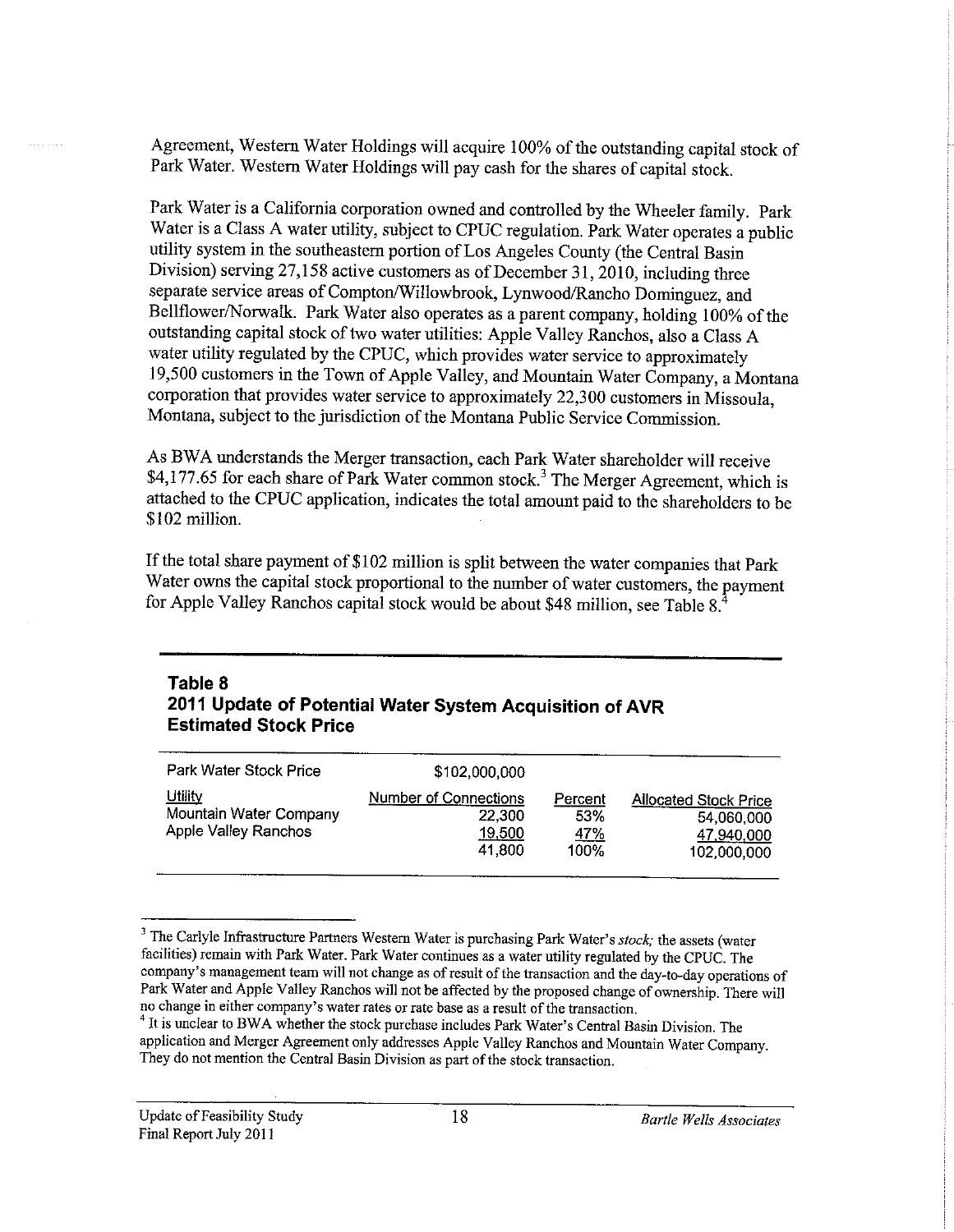# **Reproduction Cost New Less Depreciation**

The Reproduction Cost New Less Depreciation (RCNLD) method produces the highest probable purchase price evaluated in this report. Generally speaking, this is an estimate of what it would cost to replace (or reproduce) existing utility assets, accounting for their accumulated depreciation due to age and wear and tear.

For the purpose of this feasibility study, BWA calculates RCNLD by escalating the original cost of the assets by the Handy-Whitman Index of Public Utility Construction Costs to current dollars. From this amount, a depreciation component; representing the loss of value of the existing asset due to age and condition, adjusted to account for any remaining salvage value of the asset, is subtracted. The cost of advances is also subtracted from the RCNLD. The result is an approximation of the value of the utility which accounts for the current cost to replace it, age, wear and tear, and advances due to developers.

Table 9 details the RCNLD calculation for AVR in 2011, which is approximately \$139 million. This is significantly higher than the RCNLD estimated in the 2006 study, and reflects the high level of capital additions since that time. In fact, utility plant in service has increased from \$51.7 million at the start of 2004 to \$103 million at the end of 2010.

Two adjustments are made to the RCNLD estimate. An addition is made for intangibles, such as going concern and goodwill, and the acquisition of billing records, office equipment, and rolling stock. The adjustment for intangibles, et al is 10% of the RCNLD estimate.

The second adjustment is to deduct customer advances of \$31.1 million, which must be repaid to customers. If the Town purchased the water system, the Town would be responsible to assume the liability and pay back the advances.

The RCNLD plus intangibles ( estimated at IO percent) less estimated advances totals \$121.5 million and is used as the highest probable acquisition cost for this analysis.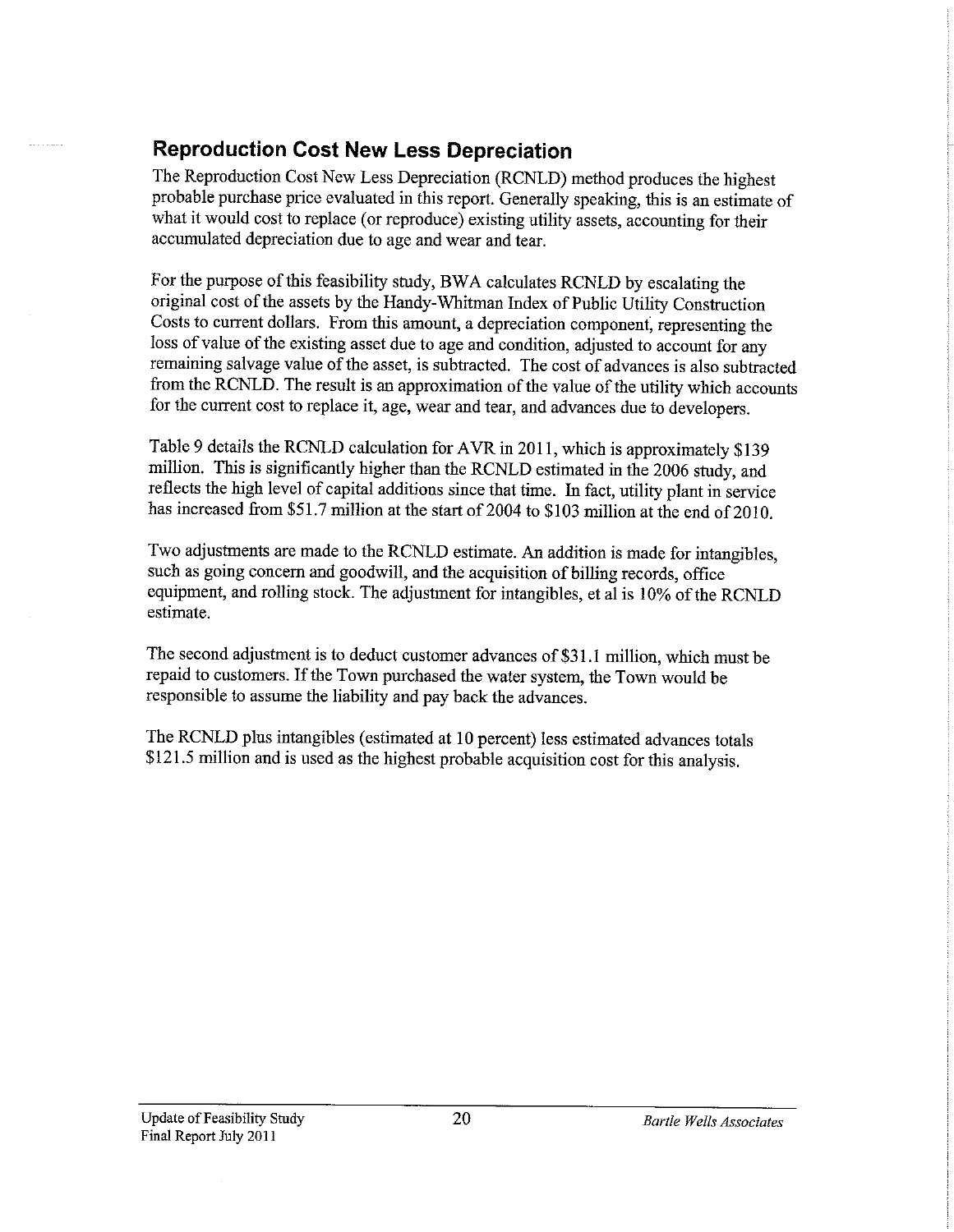# **Capitalization of Net Income**

The capitalization of the net income earned by an enterprise, like a water utility, can also be used to assess the value of the water facilities. Net income is defined as operating revenues less operating expenses. The capitalization of net income is calculated by dividing the net income of the utility by a discount rate. For a regulated public utility the appropriate discount rate is the rate of return on the rate base authorized by the California Public Utilities Commission.

For Apple Valley Ranchos Water Company, the current General Rate Case, net revenues (income) totaled approximately  $$3,855,000$  at proposed rates and the rate of return authorized by CPUC was 9.42%. Dividing net income by the rate of return produces a capitalization of net income of \$40.9 million.

# **Sales of Other Water Systems**

The third approach to value water facilities is to examine the sales of other water systems that are comparable to the subject water system. In order for sales to be comparable, they must satisfy four criteria: (I) recent in time; (2) close in geography to the subject system; (3) similar in size, such as the number of customers and type of service connections; and (4) "arms-length" transactions that were negotiated between a willing buyer and willing seller.

BW A has compiled data on water utility sales in California. Sources include decisions approving the sales by the California Public Utilities Commission of privately owned water utilities regulated by the CPUC. Purchases and sales of water utility plants in service must be approved by the CPUC. Water companies submit applications to the CPUC requesting the approval of the sales and transfers of water plants in service and after investigation by CPUC staff the CPUC decides on the sales and transfers.

Sales between publicly owned water utilities are not under the jurisdiction of the CPUC, and sales and transfers effectuated through condemnation may not be reported to the CPUC. BW A has compiled data on these types of sales either as financial advisors to the public agencies or through publicly available documents.

Sales of water systems occur infrequently and under different circumstances. Moreover, most are relatively small, less than 1,000 customers. They are not comparable to the water systems that the Town is considering to buy.

There are four water utility sales that BW A have been directly involved in and that illustrate the difficulty in comparing sales.

In April 2001, the City of Yuba City purchased a water system from the Hillcrest Water Company, owned by a sole proprietor. The water system was adjacent to the City-owned water system and the service area was being annexed into the City. The sale was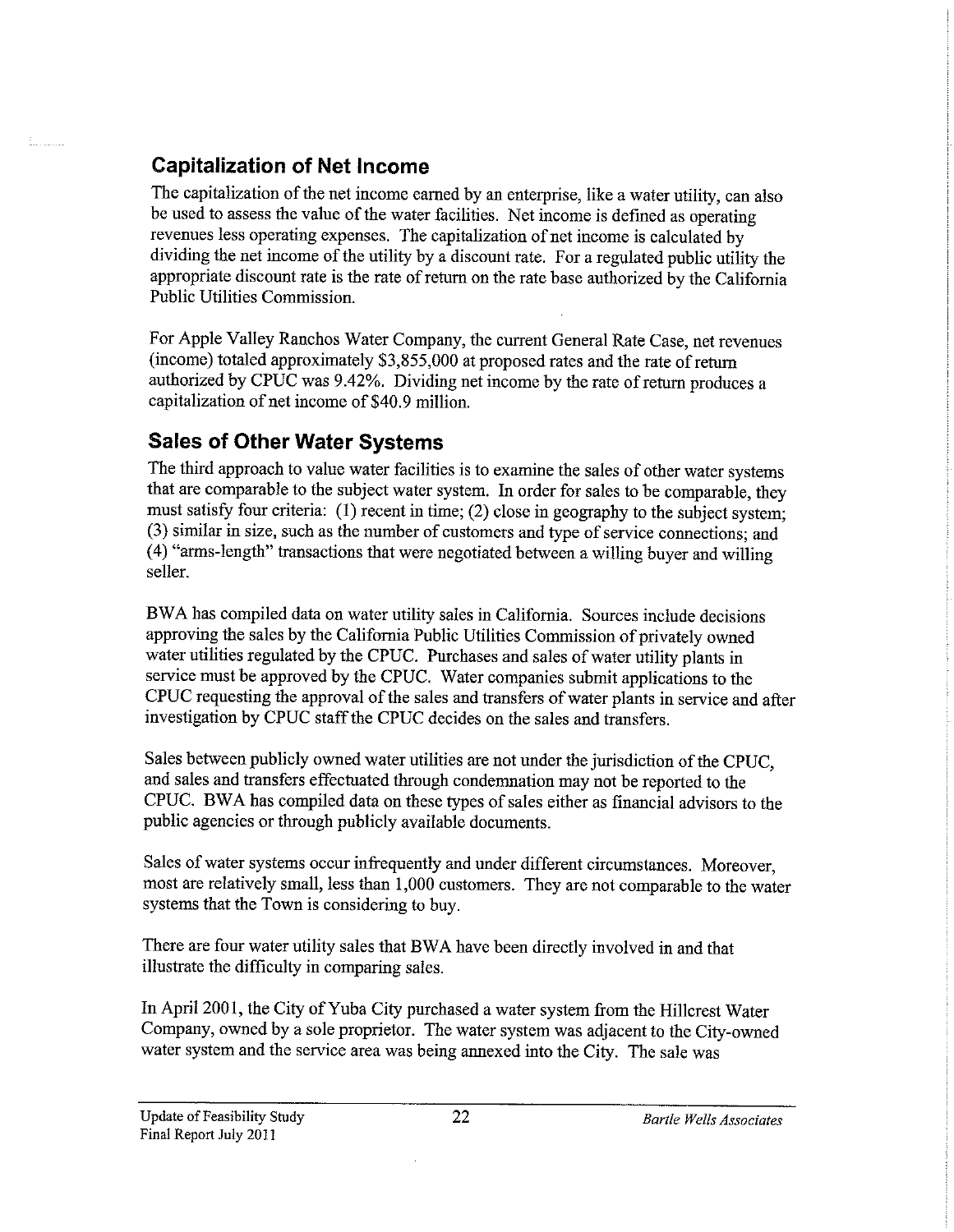and past water rate indicate a net book value for the Felton water system was around \$5,500,000. The ratio of the acquisition value to NBV would be 244%.

The acquisition was in part financed by a special tax. On July 26, 2005, more than 2/3 of the voters within the Community Facilities District (CFD) organized by the County of Santa Cruz approved the District's formation and voted for special taxes to pay for the acquisition of the water facilities in Cal-Am's Felton district.

### **Purchase Price Estimates Used In This Study**

The accuracy of these estimates is largely dictated by the availability of required data. The RCNLD method generally produces the highest purchase price, and as such, it is the most conservative for the purposes of a feasibility analysis.

As developed in Table 9, the total RCNLD for AVR is estimated at \$121.5 million.

The estimated acquisition price used in the 2006 feasibility study was \$97,750,000. This was developed not using the RCNLD calculation but by calculating two times Net Book Value of both the AVR and the GSWC utility. For comparison purposes, the Net Book Value (NBV) of AVR as of 2011 was \$79.2 million. Using the two times NBV method. the updated acquisition price would be \$79.2 million  $x = 158.4$  million.

In appraising public utilities, consideration can be given to going concern, goodwill and other intangibles. With water utilities, the value of water rights may be included. In addition, the cost of furniture, equipment, vehicles, software, materials and supplies may be included in the acquisition price. Finally, the value of the turning over of billing and accounting records may be considered.

Regarding AVR, there may also be severance costs, because the water system is part of larger enterprise of Park Water.

Given all of these considerations, for the purpose of the updated feasibility study, BWA uses as the highest probable acquisition cost \$121.5 million, the RCNLD of the AVR system with adjustments for advances and intangibles.

The lowest probable acquisition cost used in this feasibility study update is \$48 million, the estimated purchase price of the A VR stock.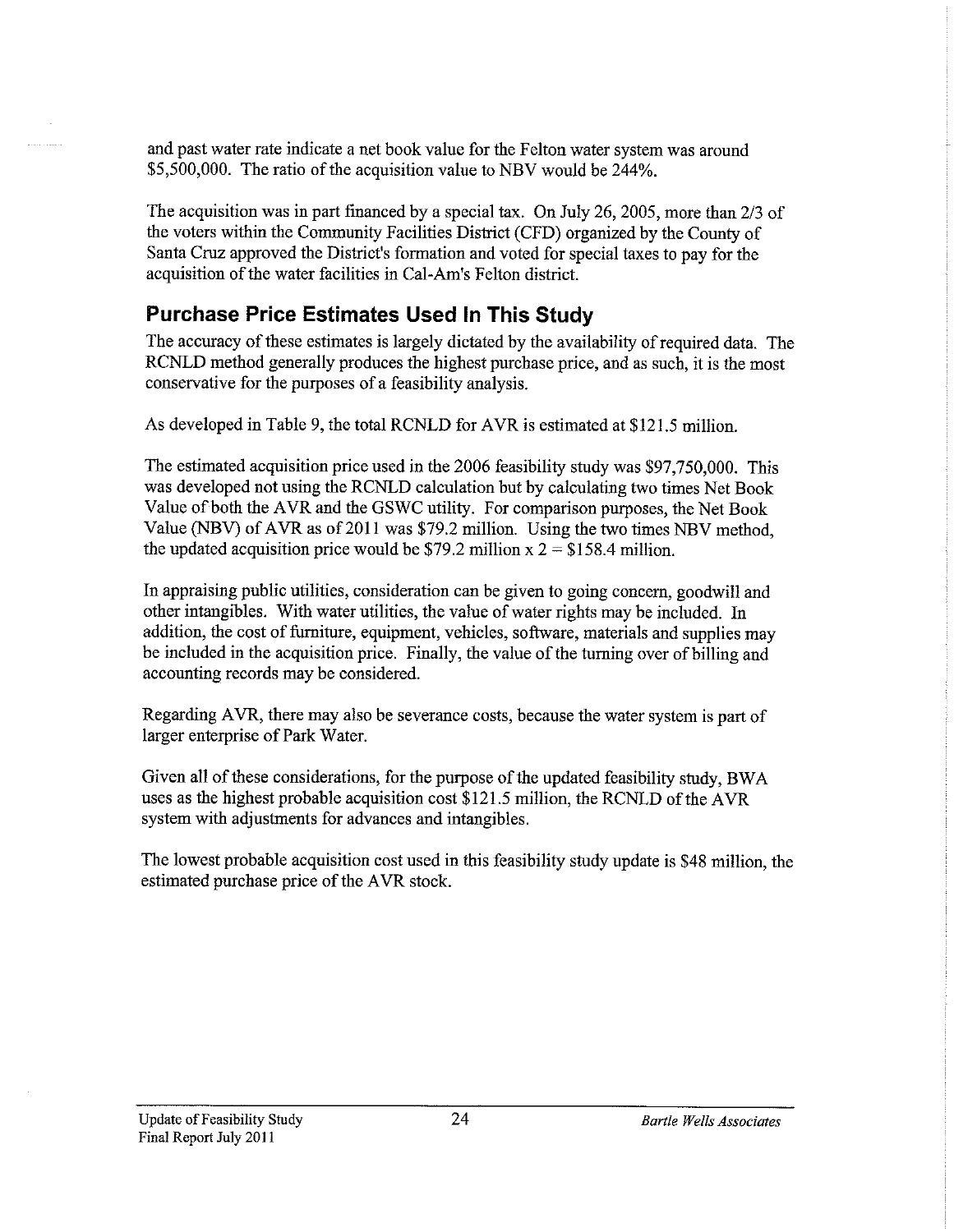### **CEQA and Annexation**

There will be costs associated with the environmental review of the acquisition. The cost estimated assumes that there will be a negative declaration and no environmental impact report would be required.

The Town may also need to annex some new land into the Town boundaries in order to make the boundaries of the Town and the AVR service areas more co-terminus.

### **Appraisals**

The Town will need to retain an independent appraiser to value the water utility. The appraisal of the system should include all water facilities, intangible assets, water rights, and land that would be acquired by the Town. It is a crucial component of any successful acquisition. The appraisal would form the basis for initial offers to the companies. In a condemnation proceeding, the appraisal would be further supported by the opinion of expert testimony used to establish fair market value for the utility.

### **Condemnation Attorney and Trial**

If the Town should choose to proceed with condemnation proceedings, it would require the services of an attorney specializing in this type of procedure. Within the condemnation proceeding, there would likely be two trials; one dealing with the "right to take" and another establishing just compensation, the fair market value of the condemned water facilities.

#### **Contingency Reserve**

The Town should also maintain a contingency reserve, BWA assumes 18% of the transaction costs, to cover unexpected expenses, see Table 10.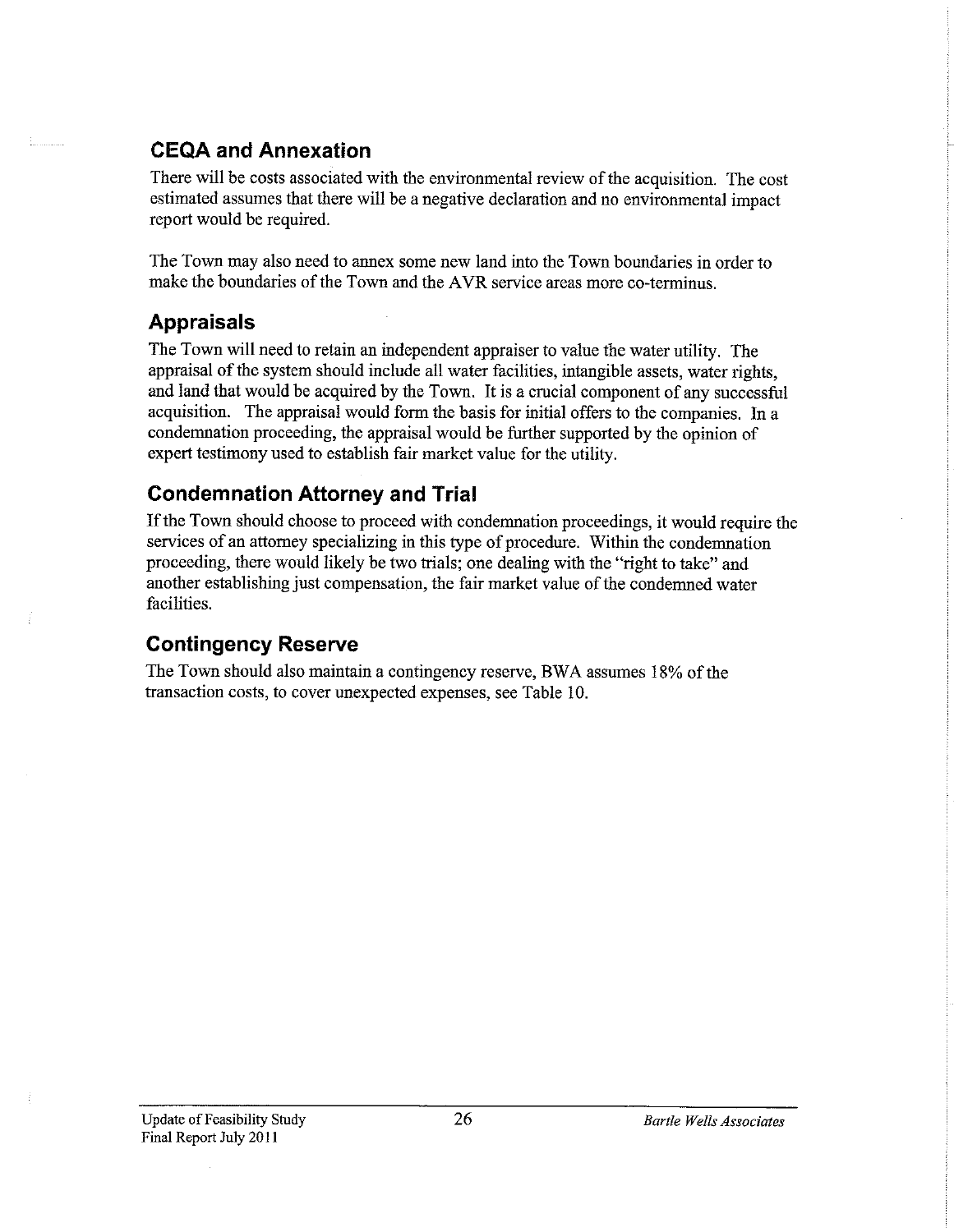# **FINANCING OPTIONS**

BW A evaluated four major fmancing options that are available to the Town of Apple Valley to acquire the AVR system. Each of these financing methods has been used by public agencies to acquire water systems from private owners. 8 Financing would include funding the purchase of water facilities and land and the funding of transaction costs. The four methods of financing that BWA investigated include:

- General Obligation Bonds
- Mello-Roos Community Facilities District (Special Tax) Bonds
- Assessment Bonds
- Revenue-Supported Borrowing

#### **General Obligation Bonds**

General obligation (GO) bonds are debt instruments secured by the full faith and credit of the borrower. They would be paid back through the unlimited power of the Town to levy property taxes at any rate or amount necessary to pay semi-annual debt service payments. These taxes would be levied at an equal percentage on all assessed property value within the Town of Apple Valley. Taxpayers in the Town of Apple Valley would pay higher property taxes as a result of this financing.

GO bonds require approval by 2/3 of registered voters. The principal and interest to repay GO bonds would be paid with a general tax based on the assessed value of property. The Town of Apple Valley would have to prepare a ballot measure and would have to indicate the maximum bonds authorized by the vote and an estimate of the maximum property tax.

Each year the Town would set the property tax rate per \$100 of assessed value and provide the tax rate to the County, who collects the tax payments and remits them to the Town. The tax rate will more than likely decline over the life of the GO bonds assuming annual increases in assessed values of property within the town.

The clearest advantage of a GO bond is its low cost. Since GO bonds are backed by the pledge that all necessary revenues will be raised through increased property taxes, they typically carry the lowest risk in the municipal market, which is reflected in their low interest rates. They do not require a reserve fund and they have the lowest issuance costs of the four fmancing methods reviewed. GO bonds are also relatively simple to administer, as they require no changes in the manner in which property taxes are collected. They are collected along with the other taxes, assessments, and special charges on the property tax bill.

<sup>&</sup>lt;sup>8</sup> The Montara Water and Sanitary District issued general obligation bonds; Santa Cruz County issued Mello-Roos (special tax) bonds; Yuba City issued certificates of participation; and Madera County used assessment **bonds for a small acquisition.**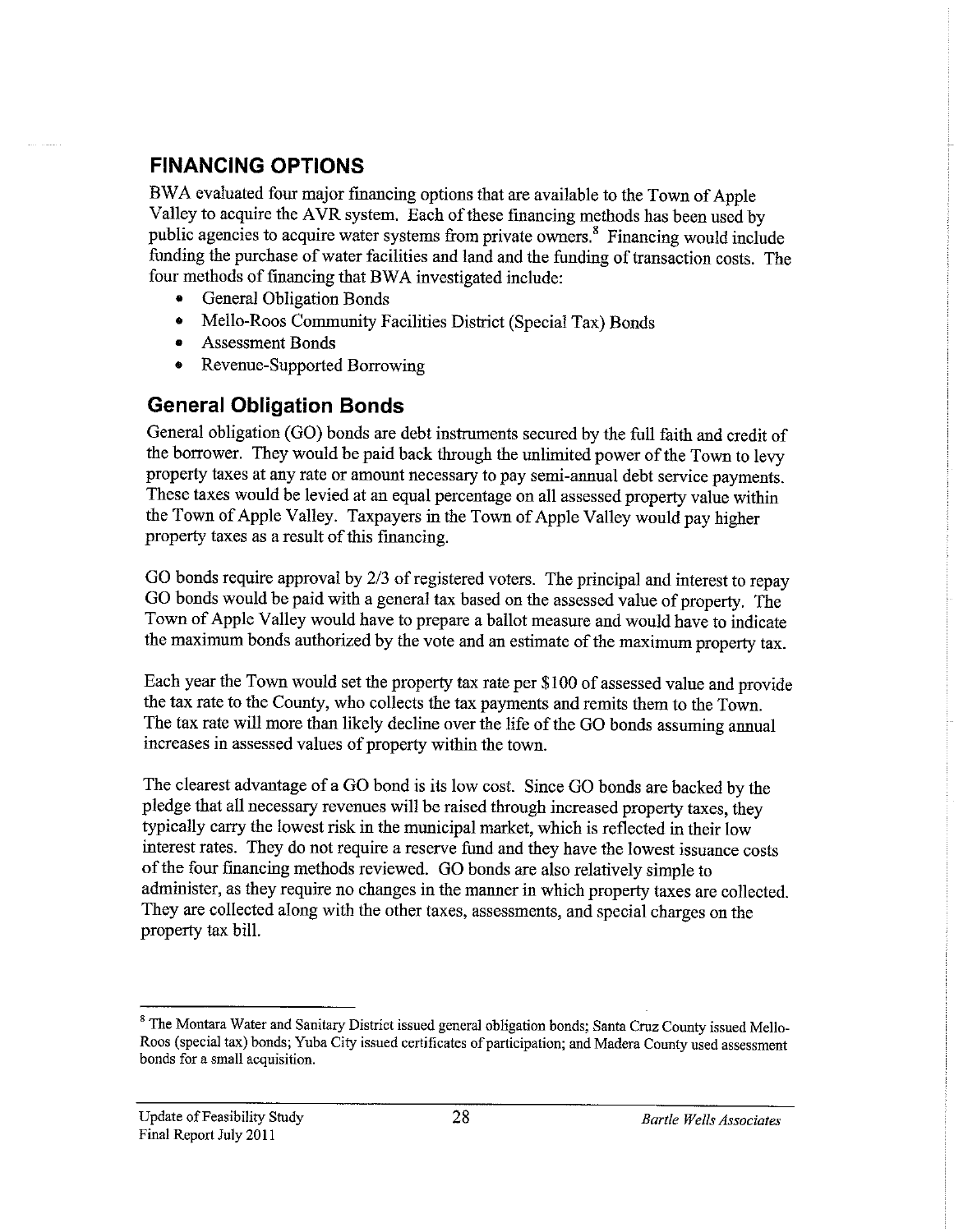Mello-Roos bonds have the advantage of flexibility. In this case, the Town could design the CFD boundaries to be co-terminus with the boundary of the service area of the utility. This would ensure that only those properties directly impacted by the acquisition would be assessed the special tax. In addition, because there is no requirement that the tax be based on the "special benefit" a parcel receives, the District can tailor the rate and method of apportionment to best meet revenue requirements and the political environment, potentially improving the likelihood of voter approval.

At the same time, Mello-Roos financings are very complex. The flexibility allowed in constructing the special tax apportionment also means that these formulas can be very intricate and difficult for the property owner to understand. Engineering and financial analysis would be required to develop the special tax formula. Additionally, because Mello-Roos bonds are not secured by the full faith and credit of the issuing agency, they are considered riskier than GO bonds and carry higher interest rates. Mello-Roos bonds also typically provide for a reserve fund and bond insurance may be advisable, two factors which also increase the effective cost of this type of financing for the Town.

#### **Assessment Bonds**

The Town could possibly use assessment bonds to finance the acquisition of the water company. 9 Assessment bonds are typically used to finance capital improvements to a relatively small area where the special benefits of the public project can be readily assigned to assessed properties benefiting from the project. They may not be the best method to finance a large water system acquisition for the whole Town which could provide a general benefit to the public at large. One general benefit of a publicly owned water system is fire protection.

The most common assessment bonds used by local governments to finance public projects are issued under the Improvement Bond Act of 1915. The 1915 Act, which only involves the issuance of bonds, requires another stature to establish the assessment district, authorize public improvements, and impose the assessments. Typically the Improvement Bond Act of 1913 (or sometimes the Act of 1911) is used. The use of assessment bond financing and the establishment of an assessment district are subject to Proposition 218, which added Article XIID to the California Constitution.

An assessment bond is a financing method where bonds are secured by liens placed upon all property within a defined geographic area (the assessment district). Similar to both GO bonds and special tax bonds, owners of impacted parcels of land would fund the cost of annual debt service.

<sup>&</sup>lt;sup>9</sup> The Town has experience with assessment bonds. Assessment District No. 3 Improvement Bonds (1915) Act bonds) are outstanding and were originally issued by the Apple Valley Water District in 1988 to fund **public improvements. Assessment District No. 2-B sold limited obligation improvement refunding bonds in**  1991 to fund sanitary sewer facilities. These bonds were refunded with a 1996 assessment bond issue. The Apple Valley Water District has issued Special Assessment District 98-1, 1915 Improvement bonds to **finance sewer improvements in the Jess Ranch area.**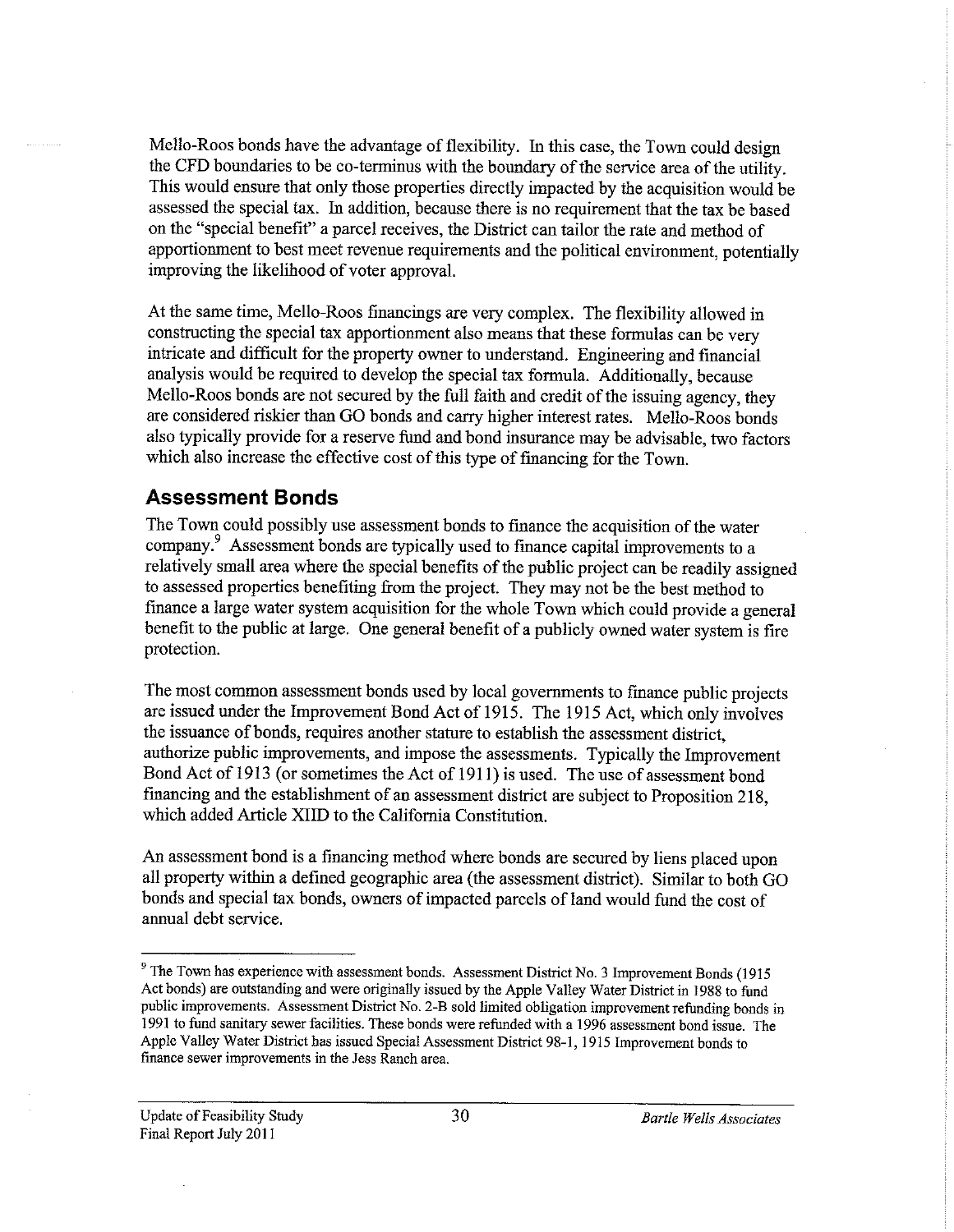Issuance costs are higher than for GO bonds, as there are increased costs associated with the creation of the district and the need for a civil engineer to determine the special benefit for each parcel and to calculate the assessments. In addition, since debt service is only secured by the liens on property and not by the unlimited power of the Town to levy taxes, assessment bonds are considered riskier investments. To provide the bonds with appropriate security and allow for successful marketing, the property securing the lien must have value sufficient to cover the assessment. As a general guideline, the ratio of assessed value to assessment lien should be at least 3:1. In either case, assessment bonds will likely carry higher total interest costs than GO bonds and require a one year reserve fund.

### **Revenue-Supported Borrowing**

There are two major revenue-supported borrowing options available to the Town to finance this purchase. With this type of financing, the Town does not incur any further indebtedness; instead, the Town must pledge a portion of the enterprise's future net revenues to meet the debt service. Revenue bonds take a number of different forms, to include public enterprise revenue bonds, public lease revenue bonds, and certificates of participation.

#### **Public Enterprise Revenue Bonds**

Traditional revenue bonds can be used to finance any public improvement of revenue producing nature. They are secured by a lien upon future revenues of the proposed improvement. Approval of a revenue bond is subject to provisions of the Revenue Bond Law of 1941; they can be issued upon adoption by majority vote of the governing body of the local agency. A majority vote must be obtained at an election on the proposition of issuing bonds.

Most revenue bonds are issued by means of a joint powers authority (JPA) that does not require an election or voter approval. The joint powers authority can be a financing authority created by the two public agencies, such as a city and its redevelopment agency. If a JPA is used, then the more typical financing is the use of certificates of participation, which are described below.

Effective marketing of revenue bonds requires a well-established operating history of the enterprise to ensure that future revenues will meet required debt service. The issuer may also have to covenant to establish rates and charges that are sufficient to meet debt service.

#### **Financing Leases and Certificates of Participation**

Slightly different than traditional revenue bonds, but used more frequently, is lease financing using certificates of participation (COPs). 10 COPs would allow the Town to

<sup>&</sup>lt;sup>10</sup> The Town has previously issued certificates of participation. In 1999, the Town sold COPs to finance the construction of the new Town Hall and new county office building. In 2001, the Town sold variable rate demand COPs to refund the 1999 COPs.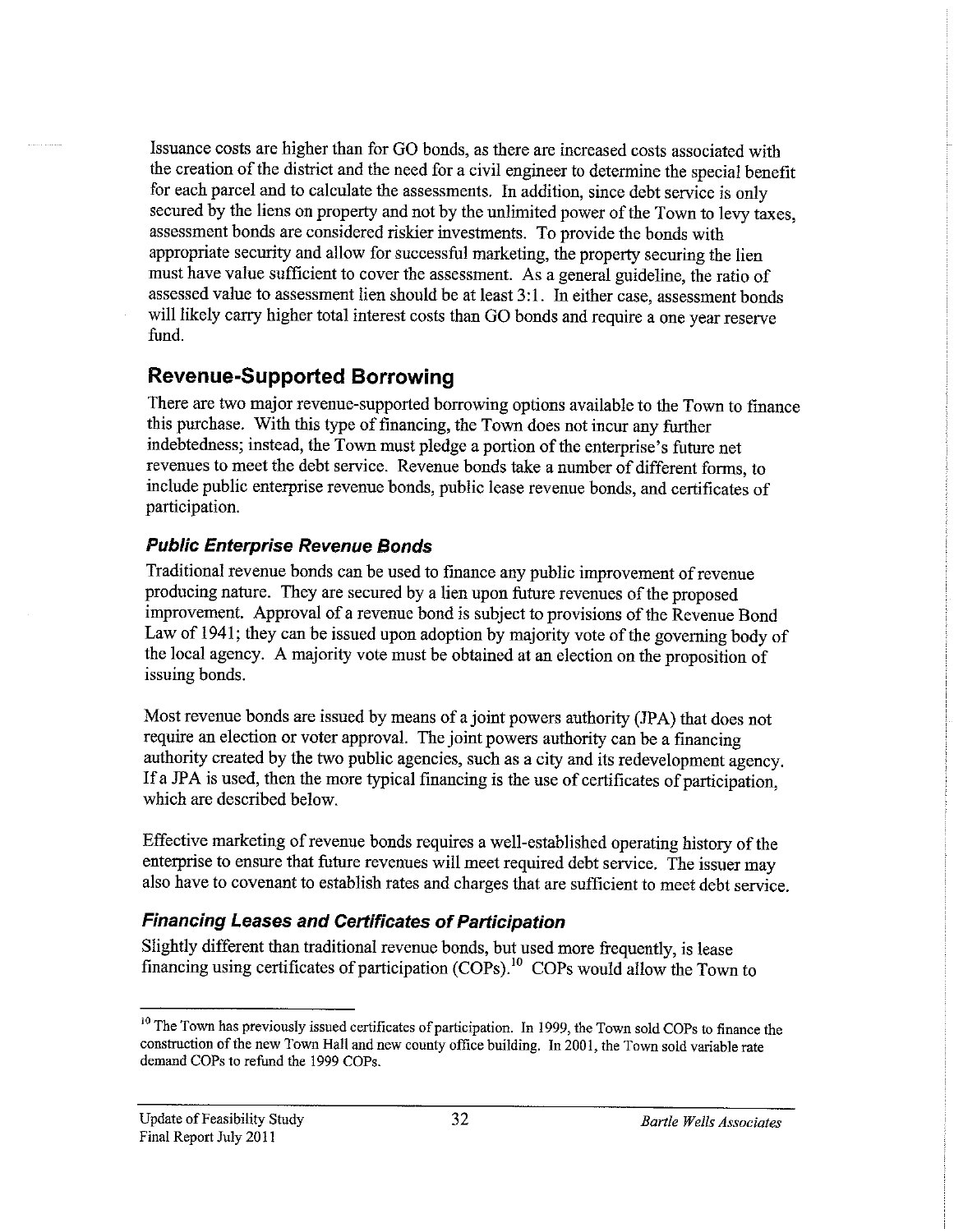### **FINANCING COSTS**

For the purposes of this feasibility analysis, financing includes funding for the purchase of water facilities and all transaction costs.

Table 11 summarizes overall financing costs for the four different financing methods discussed in the previous section. Each method results in a different annual debt service.

The analysis assumes a total acquisition cost of \$52.2 million at the stock price and a total acquisition cost of \$125.7 million at the RCNLD price for AVR which include the high estimate (condemnation) for transaction costs of \$4,248,000.

Financing methods differ in terms of interest rate, need for a debt service reserve fund, issuance cost, and underwriter's discount. GO bonds are significantly cheaper to issue, as they do not provide for underwriter's discount and have lower fees associated with the use of outside consultants and bond counsel. They also do not require a reserve fund and carry the lowest interest rate which BW A estimates in the range of 5.25%. Overall debt service on GO bonds is estimated to range from \$3.8 million to \$9.2 million per year over 25 years.

For a special tax bond, the average interest rate is 6.25% reflecting the lower security of that method of financing. Issuance costs are greater because of the complexity of the special tax bonds and the need for a special tax consultant. Bond underwriters are allowed to charge a discount with special tax bonds, which is assumed to be 1.5% of the total issue. A reserve fund equal to one year's debt service would be required. Special tax levies are also subject to delinquencies (assumed to be 1.5% of the total annual levy) and annual administration costs (assumed to be \$50,000). The annual debt service for a special tax bond is estimated to range from \$4.8 million to \$11.4 million.

An assessment bond is assumed to have an interest rate of 7.00%, as they are among the highest risk of municipal financings. Issuance costs, underwriter's discount, and annual delinquencies are also assumed to be about the same as for a special tax bond. Annual administration is assumed to be \$75,000. In total, the average annual debt service plus admin costs for an assessment bond is estimated to range from \$5.2 million to \$12.3 million.

The average interest rate for COPs is assumed to be 6. 75% for this feasibility analysis. Issuance costs would be lower than special tax and assessment bonds, but the COPs would need to be rated and would need an investment grade rating to be sold. A reserve fund equal to one year's debt service would be required. Because of market acceptance, the underwriter's discount for COPs would be lower than for special tax or assessment bonds (estimated at 1%). The average annual COP payment is estimated to range from \$4.9 million to \$11.7 million.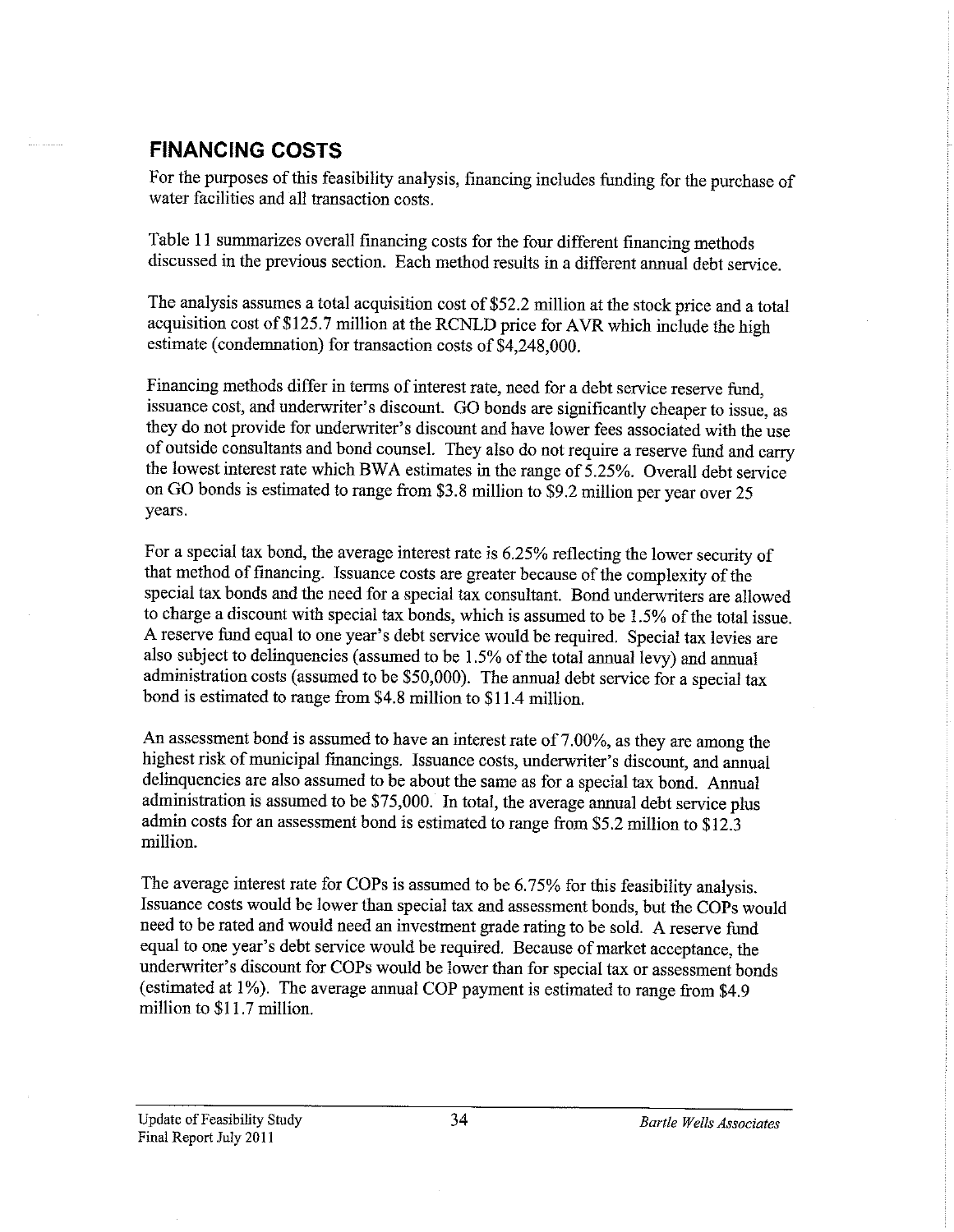# **Property Tax Impact of General Obligation Bonds**

Table 12 shows the impact of a general obligation bond issue on the property taxes of Apple Valley. Total secured valuation in 2010 was \$4.38 billion. The issuance of GO bonds could increase property taxes by an estimated range of \$87 to \$209 per \$100,000 assessed value.

#### **Table 12 2011 Update of Potential Water System Acquisition of AVR Estimated Property Tax Impact of General Obligation Bonds**

| <b>Stock Purchase Price</b>        |               |
|------------------------------------|---------------|
| <b>Annual Debt Service</b>         | \$3,816,000   |
| Assessed value in Apple Valley (1) | 4,378,000,000 |
| Tax per \$100 AV                   | 0.087         |
| Tax per \$100,000 AV               | \$87          |
| <b>RCNLD Purchase Price</b>        |               |
| <b>Annual Debt Service</b>         | \$9,165,000   |
| Assessed value in Apple Valley (1) | 4,378,000,000 |
| Tax per \$100 AV                   | 0.209         |
| Tax per \$100,000 AV               | \$209         |

(1) From 2010 Assessment Roll Re-cap Totals San Bernardino County, secured value

# **Special Tax Size for Mello-Roos Bonds**

Table 13 calculates the estimated special tax that would be levied on water customers should this acquisition be financed by Mello-Roos special tax bonds. The annual tax is calculated based on the estimated number of equivalent meters in the Town. With an annual debt service plus an administration charge and considering delinquencies, the total cost would range from \$4.8 million to \$11.4 million assuming approximately 34,653 equivalent meters, a single family residence with one equivalent meter  $(5/8 \times 3/4 \text{ inch})$ would face an annual special tax levy of \$138 to \$329.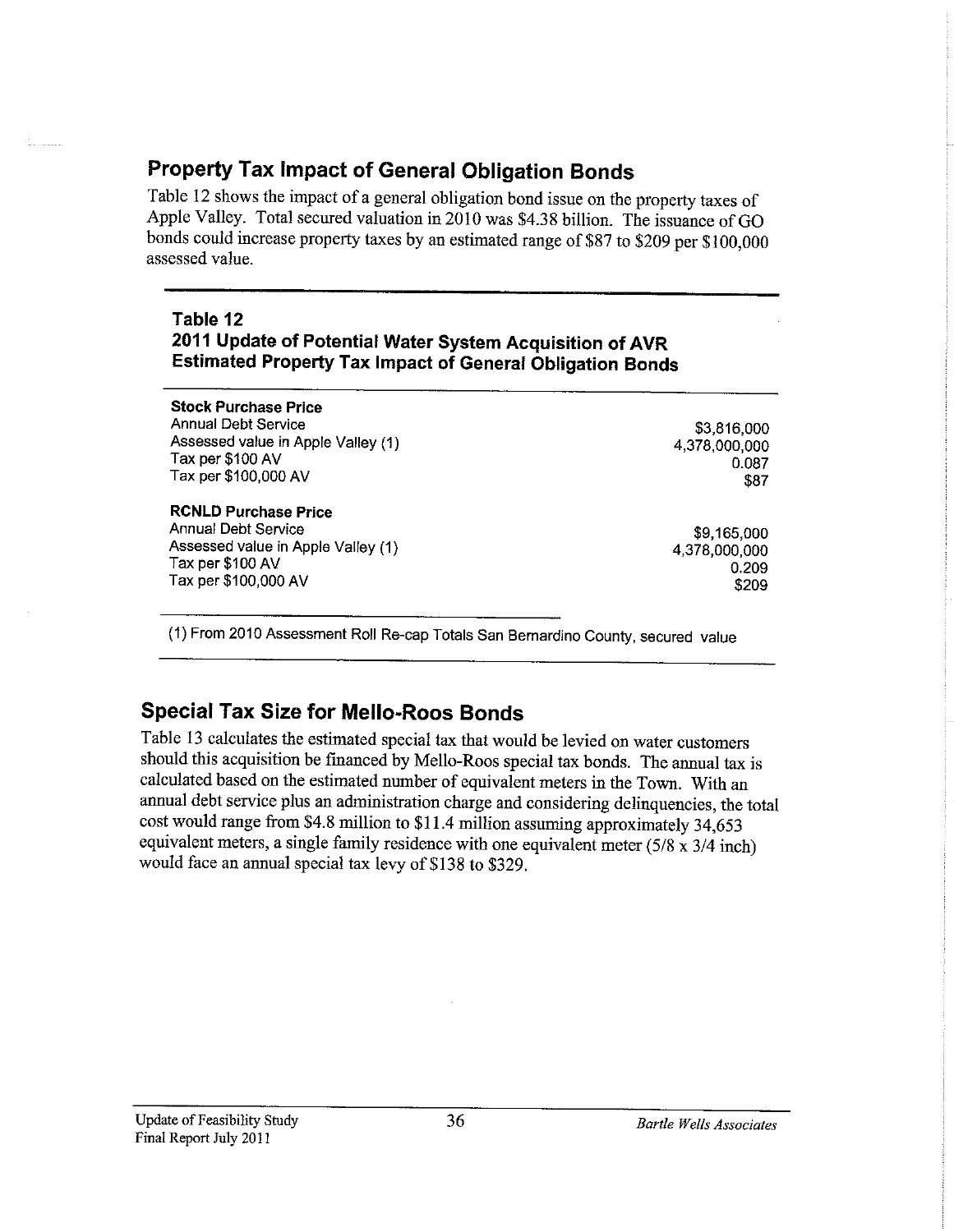#### **Table 14 2011 Update of Potential Water System Acquisition of AVR Estimated Impact on Water Rates of COP Issuance**

| <b>Stock Purchase Price</b><br>Annual debt service (estimated) | \$4,858,000      |
|----------------------------------------------------------------|------------------|
| Net revenue requirement (125% annual debt service)             | \$6,073,000      |
| Less net revenues (at current rates)                           | 6,016,000        |
| Additional revenue needed                                      | (\$57,000)       |
| Total projected revenues (current rates) (Table 15)            | \$19,483,000     |
| Required 2012 rate increase to repay COPs                      | 0.3%             |
| <b>RCNLD Purchase Price</b><br>Annual debt service (estimated) | \$11,664,000     |
| Net revenue requirement (125% annual debt service)             | \$14,580,000     |
| Less net revenues (at current rates)                           | 6,016,000        |
| Additional revenue needed                                      | $($ \$8,564,000) |
| Total projected revenues (current rates) (Table 15)            | \$19,483,000     |
| Required 2012 rate increase to repay COPs                      | 44.0%            |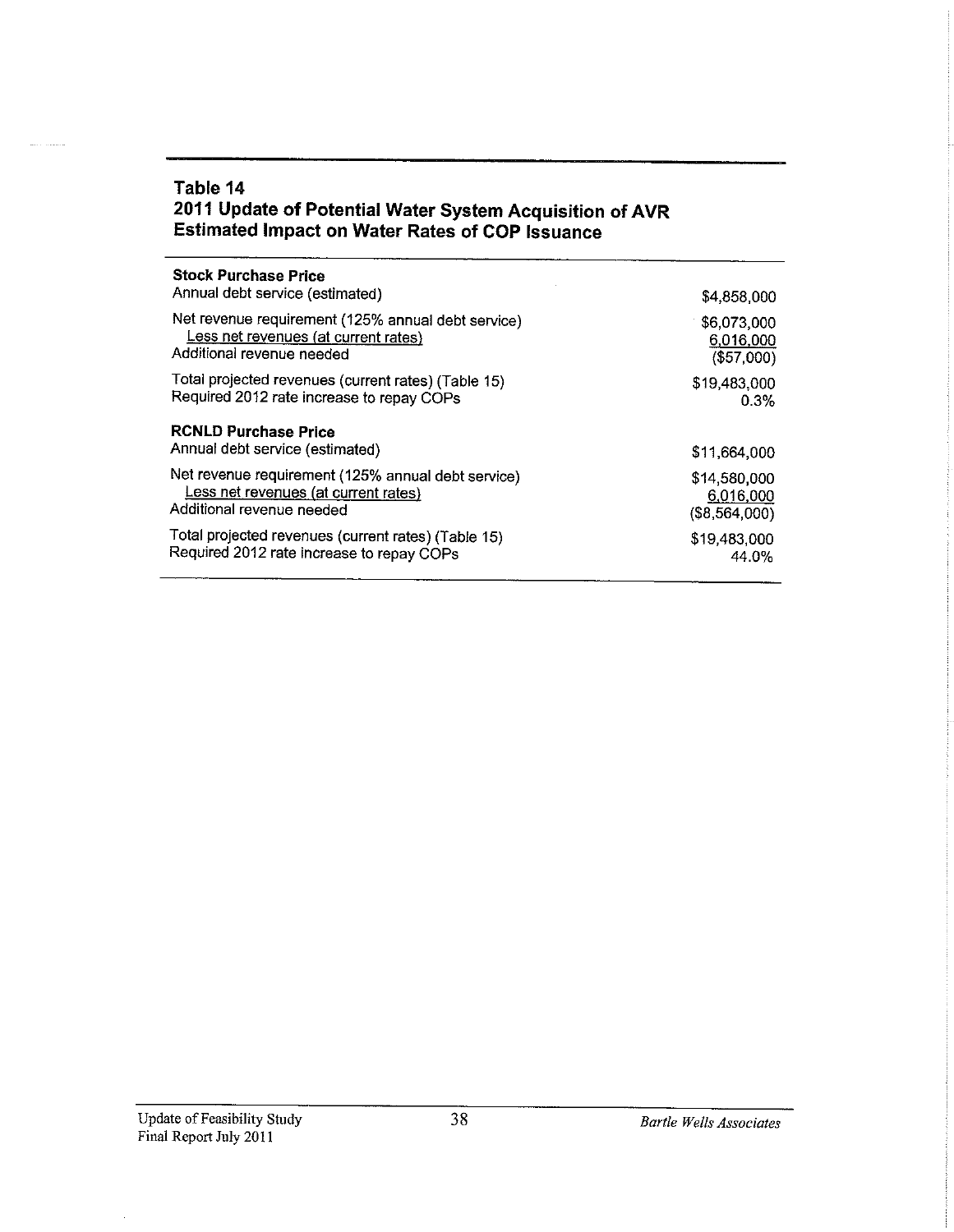mains and the utility then repays those advances over a period of up to forty years, interest free.

Importantly, AVR has financed a significant portion of its current infrastructure with advances. According to its most recent rate case, it has over \$31.1 million in outstanding advances. The yearly payments on those advances is estimated at \$795,000 for 2012. The Town could continue to use this method as a means for adding new infrastructure to the system, or, at the very least, it is assumed that the Town would have to continue to repay these advances under their current terms.

#### **Contributions**

The utility can also generate revenue through in-kind contributions of infrastructure. In this arrangement, a developer will typically agree to build the necessary water facilities to connect a new development to existing facilities at his own expense. Unlike an advance, contributions are not repaid.

#### **Taxes**

Under public ownership, the water utility would be eligible to receive tax revenue to support its activities. Should the Town choose to finance this acquisition with GO bonds or Mello-Roos special tax bonds, it would also generate revenues to meet debt service from a property tax or a special tax.

#### **Costs under Public Ownership**

The operating costs for a publicly-owned utility will differ from those incurred by a private utility. The publicly-owned water utility would not pay income taxes, property taxes, nor a profit. However, expenses for operations and maintenance (O&M) and administrative and general expenses (A&G) would be similar.

#### **Personnel**

The new Town water utility would require personnel to staff all of the required positions. This study assumes that the Town would continue to employ all employees from the utility with the exception of Mr. Wheeler. The employees would fill necessary administrative, billing, and operations positions within the utility.

#### **Operations and Maintenance**

The Town's water utility would incur expenses related to the operation and maintenance of the water system. Major expenses in this category include funding for payroll, repairs of equipment, and maintenance of infrastructure. The utility would also incur expenses for purchasing power to run pumps, and leasing water to meet demand in excess of its free pumping allowance. To the extent that prices for commodities like power and water vary each year, the utility could face significant uncertainty in these expenses. BWA assumes that under public ownership, the operations and maintenance costs would be reduced by \$259,147, the portion of Mr. Wheeler's salary that is booked as a utility expense, but that all other O&M expenses are similar to what AVR now incurs.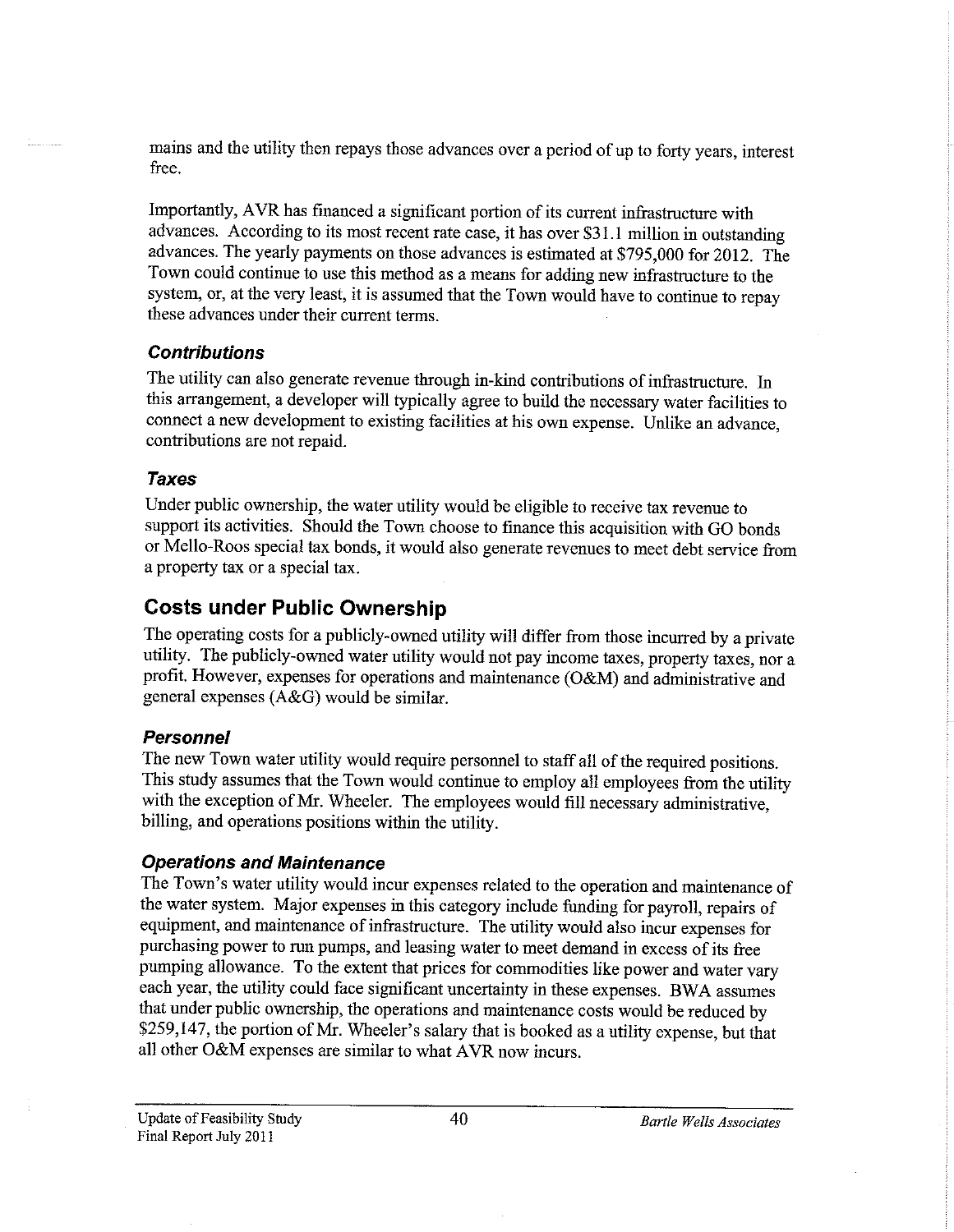It is unknown at this time what, if any, additional costs would be required to connect the AVR and GSWC systems, or if there would be savings associated with combining the well capacity and storage of the two systems.

#### **Projected Net Revenues at Current Rates**

Using the historical operating results of the AVR, BWA has developed an estimate of the net revenues for the year 2012. This estimate is based on the operating expenses included in the proposed AVR General Rate Case (Test Year 2012 Revenue Requirements).

Importantly, a number of significant expenses are eliminated under public ownership, including taxes (Federal and state) as well as depreciation (which is not typically treated as a cash-funded expense in public utilities), and rate of return ( or profit).

In addition, BW A has assumed that Mr. Wheeler's salary would be eliminated. The water utility would also incur Town overhead costs estimated at \$1.1 million per year. As discussed under the costs under public ownership, BW A has also assumed a \$2 million annual water main replacement requirement in overall expenses.

Due to the controversy over the rate increase proposed in the A VR 2012 General Rate Case, revenues are projected based on the current rates.

Table 15 details these findings. In total, BWA estimates that at current rate level, the combined utility would have net operating revenues of approximately \$6 million annually.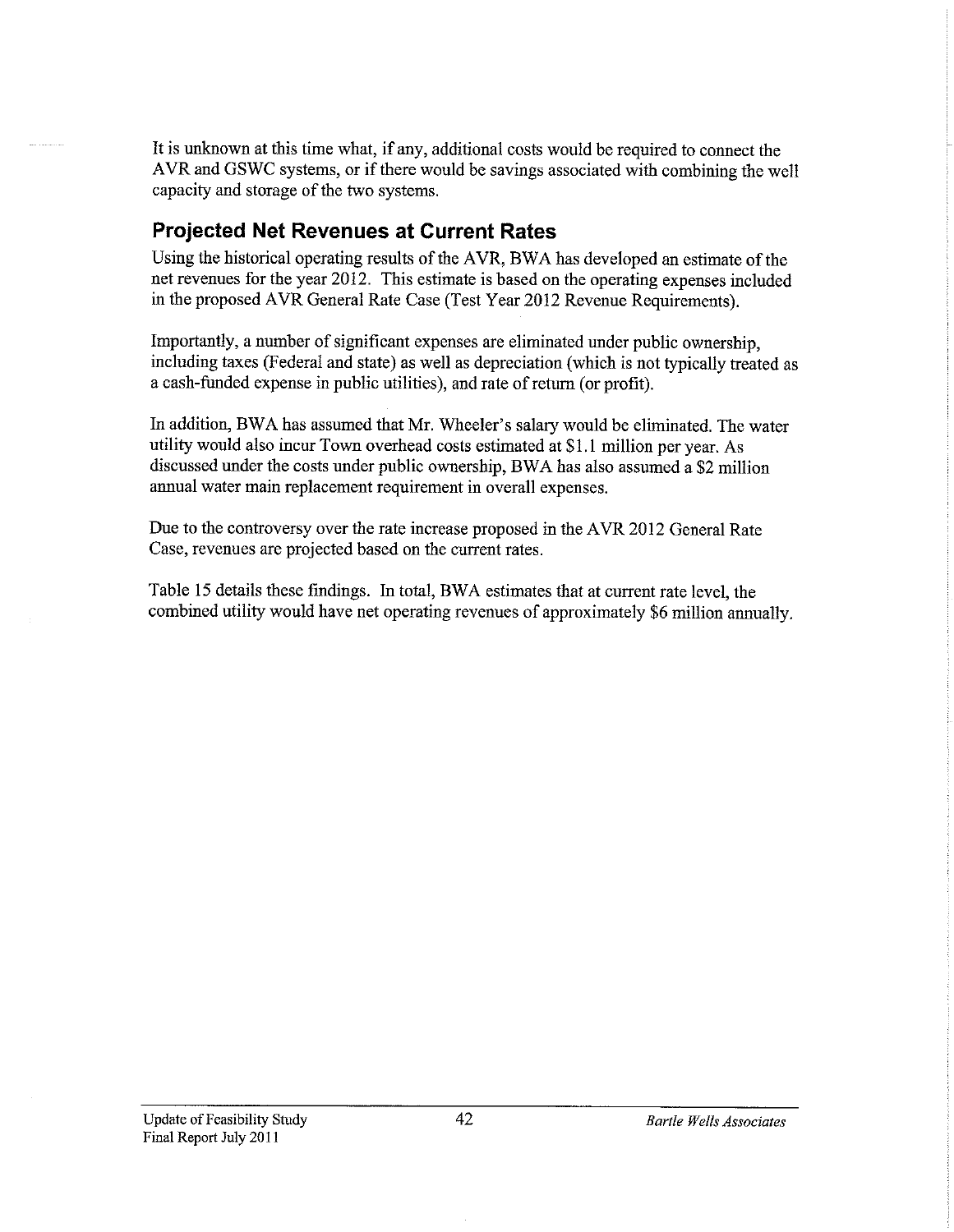### **Organization of the Town's Water Enterprise**

The Town's water utility would be organized like other public enterprises. The Town Council would act as the Board of Directors and would set policy, establish rates and charges, and provide legislative oversight. The Town Council would be politically accountable to the water utility's ratepayers. Under Town ownership, the utility would *not*  be regulated by the CPUC.

The Town's water utility would have a General Manager, who would report to the Town Council. Legal, financial, and accounting services would be provided as they now are for the sewer enterprise. The water utility's audit would be done at the same time as the audit of the Town's other funds.

BW A assumes that operation, maintenance, administration, billing, and human resources would be largely the same as it is now for the private water utility. There would be no changes in staffing or personnel except for the reduction of Mr. Wheeler's position.

#### **Lost Revenues**

Under public ownership, there will be the loss of two sources of revenues to local governments: property taxes and franchise fees.

The privately owned utilities pay property taxes. If the Town were to acquire the utility, this source of revenue (estimated at  $$425,000$  in 2012) would be eliminated. The other lost revenue would be franchise fees. A VR estimates that it will pay the Town approximately \$192,000 in franchise fees in 2012.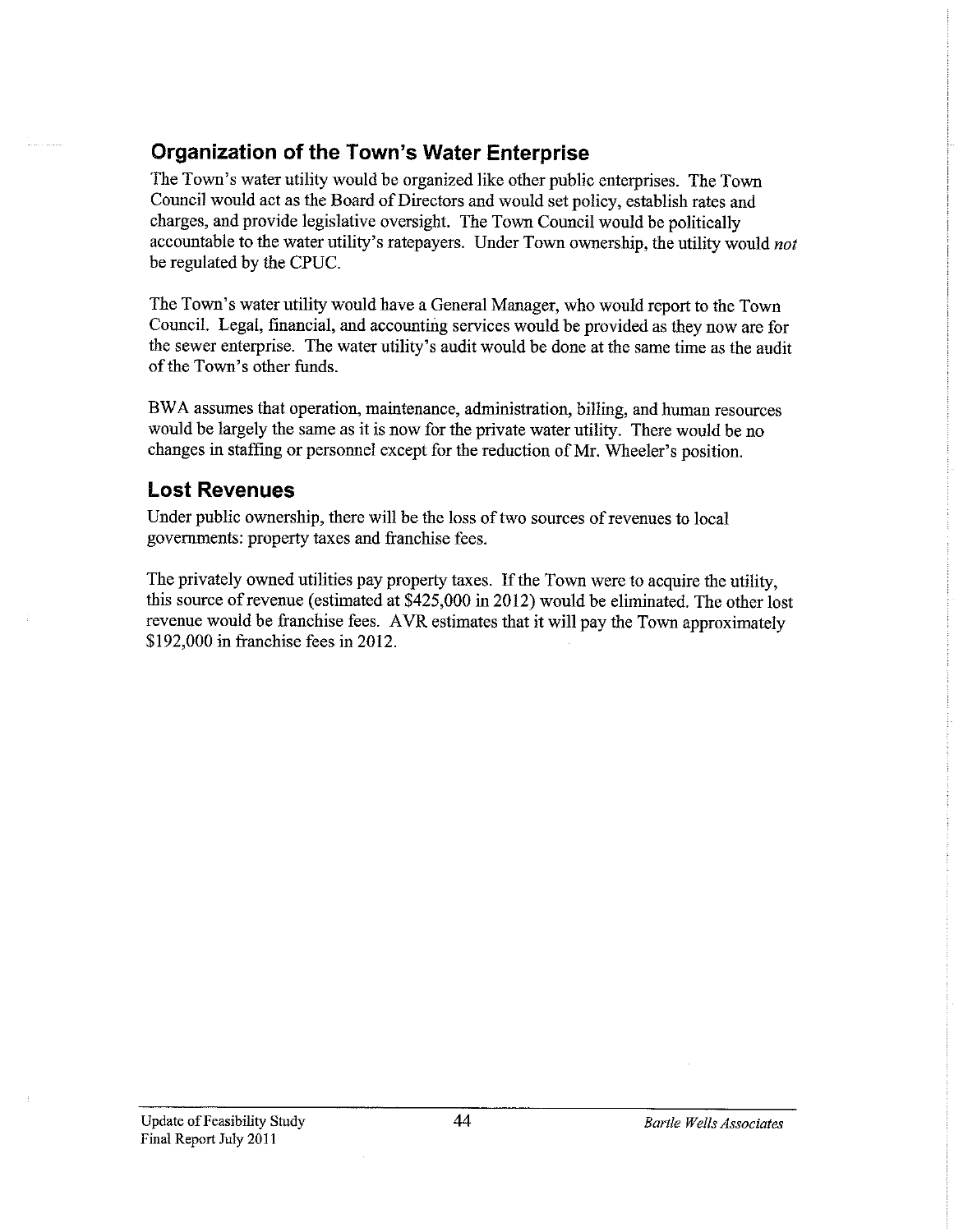revenue collection could be a possible risk, especially given recent changes in the housing market. Town management would have to engage in collection activities, which can be troublesome and time consuming.

Under public ownership, the Town would be responsible for repayment of past customer advances. The general rate case for AVR indicated advances are estimated at \$31.1 million in 2010 and would need to be returned to customers. The Town would be responsible for their repayment, or would have to arrange with the current owner for the repayment when the water system is bought. Future accounting for the advances and customer record keeping could be burdensome and time consuming.

There is the risk of additional operation and maintenance expenses in the future due to federal and state regulations. Also, additional O&M costs could result due to large increases in electric and chemical costs over which the Town has no control.

The Town would be responsible for future water plant additions, improvements, and replacements. The cost and timing of these future capital projects are unknown. The Town would also be responsible for on-going investments in the water systems and need to establish a reserve fund for future replacements of utility assets. Town water staff would also need to respond to water emergencies and prepare and enforce security plans.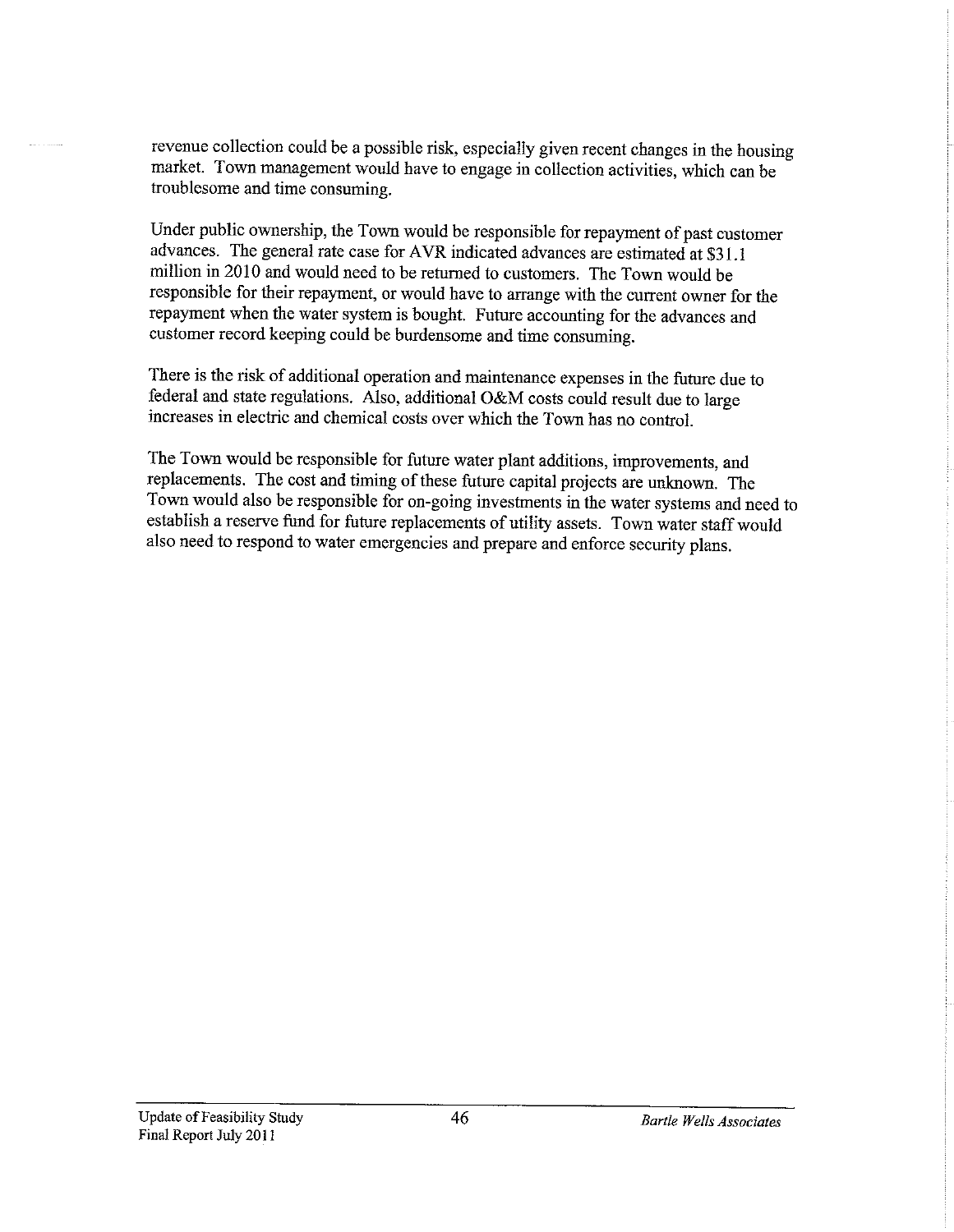issue debt which must be repaid through taxes or a rate increase. The magnitude of the tax or rate increase is dependent on the purchase price of the A VR.

Property taxes would have to increase by a range of \$87 to \$209 per \$100,000 of assessed value to complete the acquisition using General Obligation bonds. A new special tax could range from \$138 to \$329 per equivalent meter would be necessary if Mello-Roos bonds are used. If revenue-supported COPs were used, the Town may generate sufficient revenues under the current rates to repay the debt. Under the high purchase price scenario, a rate increase of approximately 44% would be necessary.

The benefits that could result from ownership must be therefore balanced with the increases in taxes or rates and the assumption of risks associated with ownership.

It would take approximately 21 years for the first year's net revenues of \$6 million to pay back the total RCNLD estimated acquisition costs of \$125.7 million. Using a discount rate of5.25% (which roughly equals the Town's cost of borrowing) and assuming 25 years as the expected remaining life of the water utility assets, the present value of the net revenues would be \$82.7 million, about \$43 million less than the total estimated acquisition costs.

Assuming the lower estimated acquisition cost from the stock purchase price of \$52.2 million, it would take approximately 9 years to pay back the A VR acquisition. The discounted net revenues over 25 years would equal a net gain in revenue of \$30.5 million. The Town could use these funds to build up reserves and make capital replacements as needed.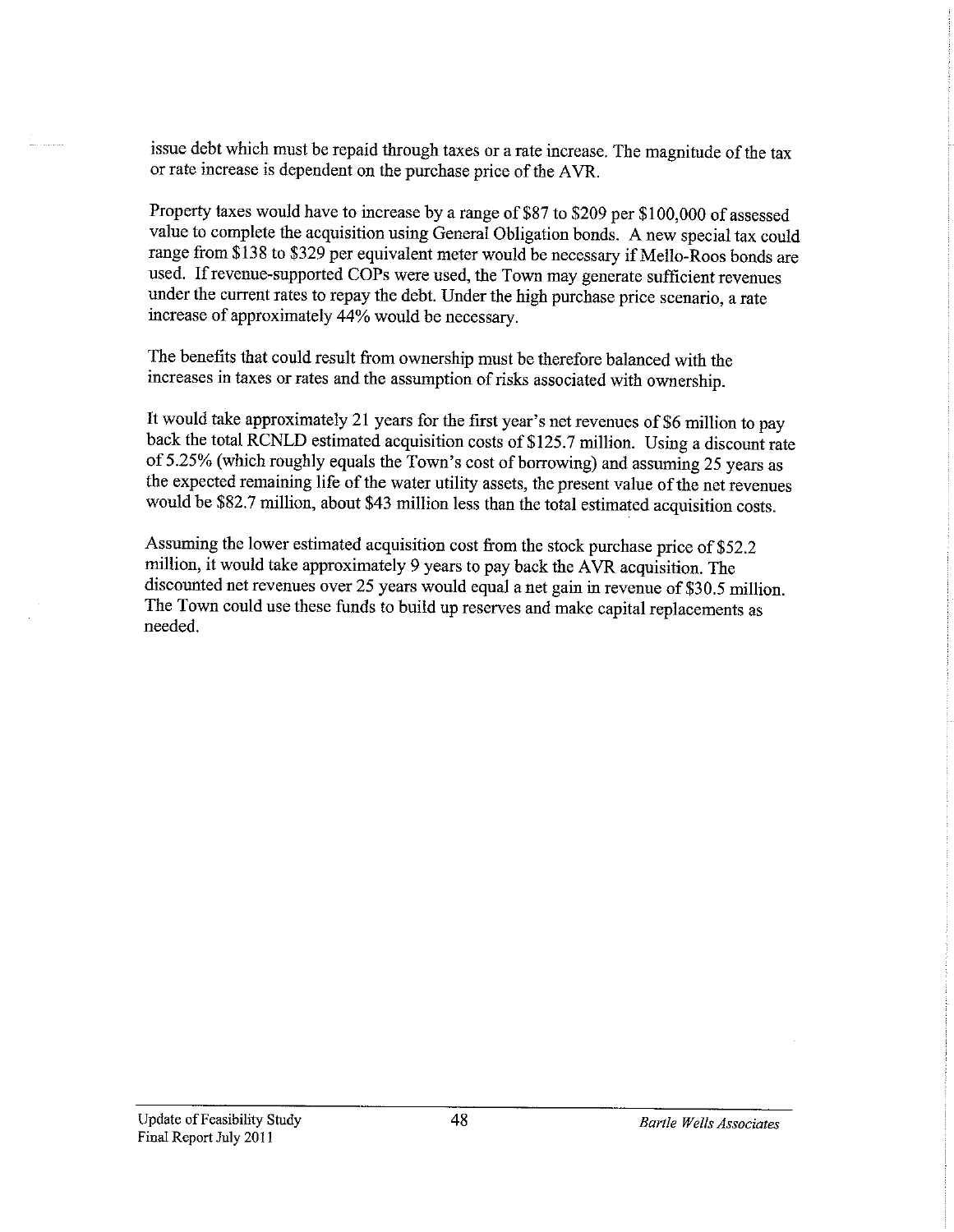#### **FINDINGS AND CONCLUSION**

BW A finds the acquisition of the water utility financially feasible under both the high and low purchase price if the voters approve a new property or special tax. If revenuesupported borrowing is used, an increase in water rates would make the acquisition feasible at the higher cost. While net revenues are estimated to be available under public ownership they may not be sufficient to repay any borrowings and rates would have to be increased to pay annual principal and interest and satisfy any debt service coverage requirements under the high purchase price. Under the lower purchase price, net revenues will likely be sufficient to meet the debt service coverage requirement.

Total operating costs could be less under public ownership then under private ownership. The Town would not pay property taxes or income taxes. In addition, payroll costs could be reduced and corporate overhead would be avoided. Typically, public enterprises operate and set rates on a cash basis and annual depreciation would not be accounted for as an operating cost included in the revenue requirement to be recovered through rates and charges. Most importantly, the Town would not earn a profit, while a private owner can earn a profit.

The potential possible net revenue from the water enterprise would be available to fund facility replacements, capital improvements, and reserves. Net revenues could also be used for debt service payments.